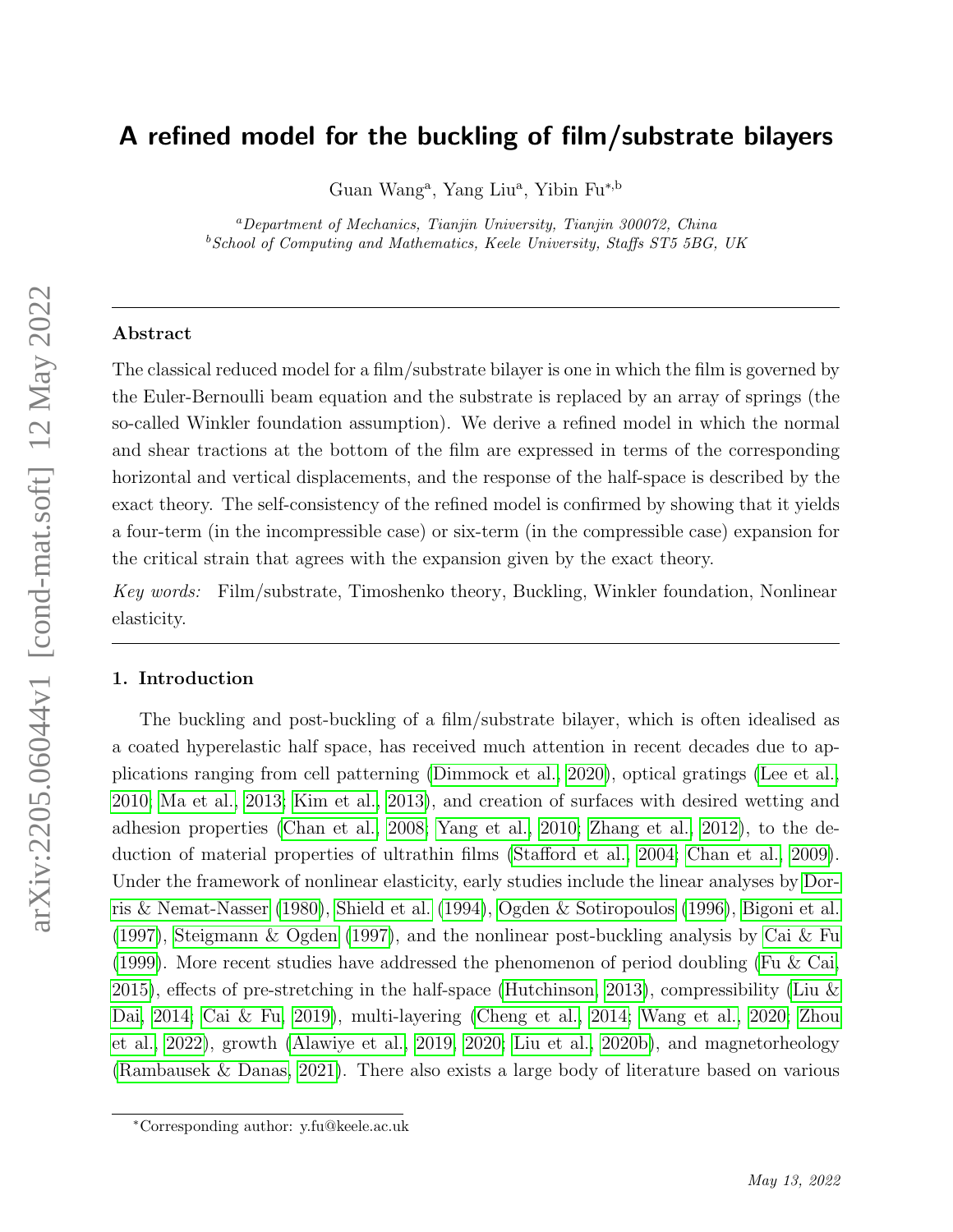approximate models for the layer and substrate; see, e.g., [Chen & Hutchinson](#page-20-6)  $(2004)$ , [Huang](#page-21-5) [et al.](#page-21-5) [\(2005\)](#page-21-5), [Audoly & Boudaoud](#page-19-4) [\(2008\)](#page-19-4), [Zhao et al.](#page-23-4) [\(2015\)](#page-23-4), and the references therein.

With the use of the exact theory of nonlinear elasticity, [Cai & Fu](#page-19-1) [\(1999\)](#page-19-1) derived the following asymptotic expansion for the critical strain when a neo-Hookean film bonded to a much softer neo-Hookean substrate is subjected to a uni-axial compression:

<span id="page-1-0"></span>
$$
1 - \lambda = \frac{r}{2kh} + \frac{1}{12}(kh)^2 - \frac{13}{480}(kh)^4 - \frac{3}{8} \cdot \frac{r^2}{(kh)^2} + O((kh)^5),\tag{1.1}
$$

where  $\lambda$  is the stretch ratio in the direction of compression (so that  $1 - \lambda$  is the strain), k is the wave number of the buckling mode, h is the layer thickness, and  $r = \mu_s/\mu_f$  with  $\mu_f$ and  $\mu$ <sub>s</sub> denoting the shear moduli for the film and substrate, respectively. Note that the above expansion is only valid when  $r = O((kh)^3)$ , in which case the first two terms on the right hand side of [\(1.1\)](#page-1-0) are of the same order and the last two terms are of the same order. Solving this expansion together with  $d\lambda/d(kh) = 0$ , we may determine the critical stretch and associated wave number where the strain  $1 - \lambda$  attains its minimum. This two-term result extends the leading order result of [Allen](#page-19-5) [\(1969\)](#page-19-5) for the plane-stress case.

It can be shown that the leading order version of [\(1.1\)](#page-1-0), with only the first two terms on the right hand side retained, can be derived from the classical model

<span id="page-1-1"></span>
$$
\frac{EI}{1-\nu^2}y''''(x) + \frac{Eh}{1-\nu^2}(1-\lambda)y''(x) = -\gamma ky, \quad \gamma = \frac{2E_s(1-\nu_s)}{(1+\nu_s)(3-4\nu_s)},\tag{1.2}
$$

by taking the incompressibility limit  $\nu, \nu_s \to 1/2$ , where E and  $\nu$  are the Young's modulus and Poisson's ratio for the layer, respectively,  $E_s$  and  $\nu_s$  their counterparts for the half-space. It was shown in [Cai & Fu](#page-19-6) [\(2000\)](#page-19-6) that equation  $(1.2)$  can be derived from the exact theory of nonlinear elasticity using a self-consistent asymptotic procedure; see also discussions in [Audoly & Boudaoud](#page-19-4) [\(2008\)](#page-19-4). When the half-space is absent, the right hand side of  $(1.2)$  is zero, and the resulting equation is the well-known Euler-Bernoulli beam equation, which has been justified in many studies; see, e.g., [Steigmann & Ogden](#page-22-7) [\(2014\)](#page-22-7), [Destrade et al.](#page-20-7) [\(2016\)](#page-20-7), [Steigmann](#page-22-8) [\(2007\)](#page-22-8), and the references therein.

For a stand-alone beam that is only subject to a force  $P$  along its axis, the Timoshenko beam theory is known to provide a self-consistent refinement on the Euler-Bernoulli beam theory [\(Timoshenko, 1921;](#page-23-5) [Elishakoff et al., 2015\)](#page-20-8). It is then tempting to model the response of the layer using the Timoshenko beam theory but still model the response of the half-space using the Winkler assumption. This possibility has indeed been analysed by [Erbas et al.](#page-20-9) [\(2022\)](#page-20-9) for the dynamic case without prestress; see also [Kaplunov et al.](#page-21-6) [\(2019\)](#page-21-6). Adapting equation (17) in [Goldenveizer et al.](#page-21-7) [\(1993\)](#page-21-7) to our static case, we obtain

$$
\frac{EI}{1-\nu^2} \left\{ y'''' + \frac{(8-3\nu)}{40(1-\nu)} h^2 y^{(6)} \right\} + \frac{Eh}{1-\nu^2} (1-\lambda) y'' + \gamma k y = 0, \tag{1.3}
$$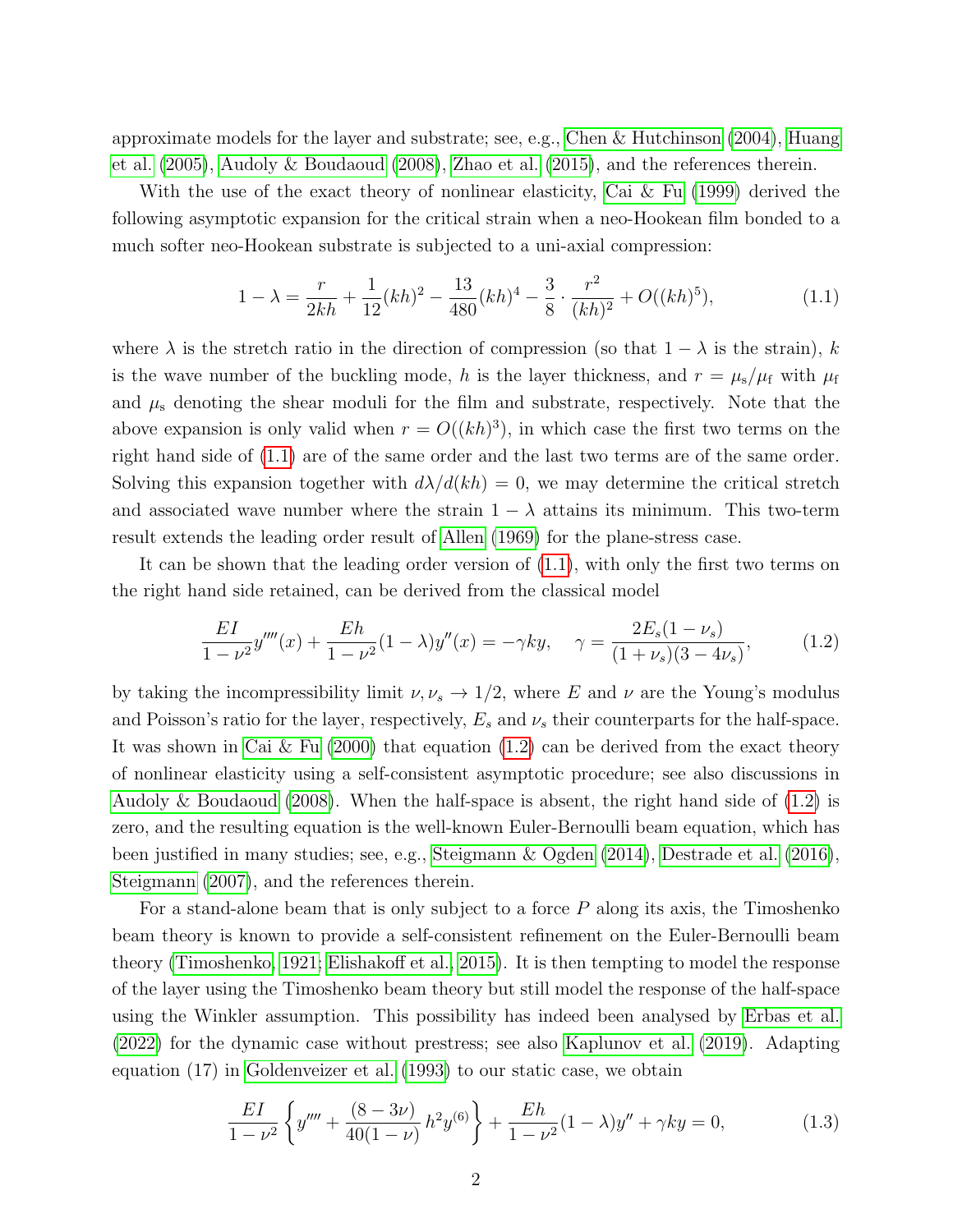where  $y^{(6)}$  denotes the sixth-order derivative of y. However, on substituting a periodic solution  $y(x) = e^{ikx}$  into this equation, it is found that the resulting expression for  $1 - \lambda$  agrees with the first three terms in  $(1.1)$ , but not the fourth term. This means that this reduced model has not taken care of the response of the foundation in a self-consistent manner. An earlier attempt at refining the leading order model [\(1.2\)](#page-1-1) was made by [Shield et al.](#page-22-2) [\(1994\)](#page-22-2). However, as was shown by [Cai & Fu](#page-19-6)  $(2000)$ , their model is not self-consistent either. The main purpose of the current study is to forsake the Winkler foundation assumption and allow the interface to transmit both vertical and shear tractions so that the resulting refined model can correctly predict the entire right hand side of [\(1.5\)](#page-2-0). To this end, we derive a Timoshenko-type plate theory for a prestressed plate using two different approaches, a standard expansion method as used by [Cai & Fu](#page-19-6) [\(2000\)](#page-19-6) and the expansion scheme developed in Dai  $\&$  Song [\(2014\)](#page-20-10) where a consistent plate theory was proposed for compressible hyperelastic materials. The latter methodology has been applied to derive consistent plate models for incompressible materials [\(Wang et al., 2016\)](#page-23-6), growing solids [\(Wang et al., 2018\)](#page-23-7), and nematic liquid crystal elastomers [\(Liu et al., 2020a\)](#page-21-8). Recently, [Wang et al.](#page-23-8) [\(2019\)](#page-23-8) have shown that the consistent plate model in Dai  $\&$  Song [\(2014\)](#page-20-10) can recover most existing plate equations by assuming appropriate order relations between the applied load and the aspect ratio. In deriving the above-mentioned Timoshenko-type plate theory for a pre-stressed plate, we naturally obtain an additional connection between the shear traction and the two displacement components at the interface, which then enables us to apply traction and displacement continuity exactly. Thus, our reduced model consists of two differential equations for the displacement components at the interface.

Our reduced model will be derived for a general hyperelastic material, but to illustrate our results, we shall consider the case in which both the film and substrate are described by the strain energy function

$$
W = \frac{1}{2}\mu(I_1 - 2 - 2\log J) + \frac{\mu\nu}{1 - 2\nu}(J - 1)^2,
$$
\n(1.4)

where  $\mu$  and  $\nu$  are the ground state shear modulus and Poisson's ratio, respectively,  $I_1$  is the first principal invariant of the Cauchy-Green strain tensors and J expresses the determinant of the deformation gradient. We denote the shear moduli for the film and substrate by  $\mu$ and  $\mu_s$ , respectively, but assume that  $\nu$  takes the same value for both the film and substrate. A calculation with the aid of Mathematica [\(Wolfram, 1991\)](#page-23-9), extending the analysis in [Cai](#page-19-1) [& Fu](#page-19-1) [\(1999\)](#page-19-1), reveals that the compressive strain now has the asymptotic expansion

<span id="page-2-0"></span>
$$
1 - \lambda = \frac{2(\nu - 1)^2}{3 - 4\nu} \frac{r}{kh} + \frac{1}{12} (kh)^2 + d_0 r + d_1 (kh)^4 + d_2 r (kh) + d_3 \frac{r^2}{(kh)^2} + O((kh)^5), \quad (1.5)
$$

where

$$
d_0 = \frac{(1 - \nu)(1 - 2\nu)}{3 - 4\nu}, \quad d_1 = \frac{31\nu^2 + 33\nu - 40\nu^3 - 29}{1440(\nu - 1)^2}, \tag{1.6}
$$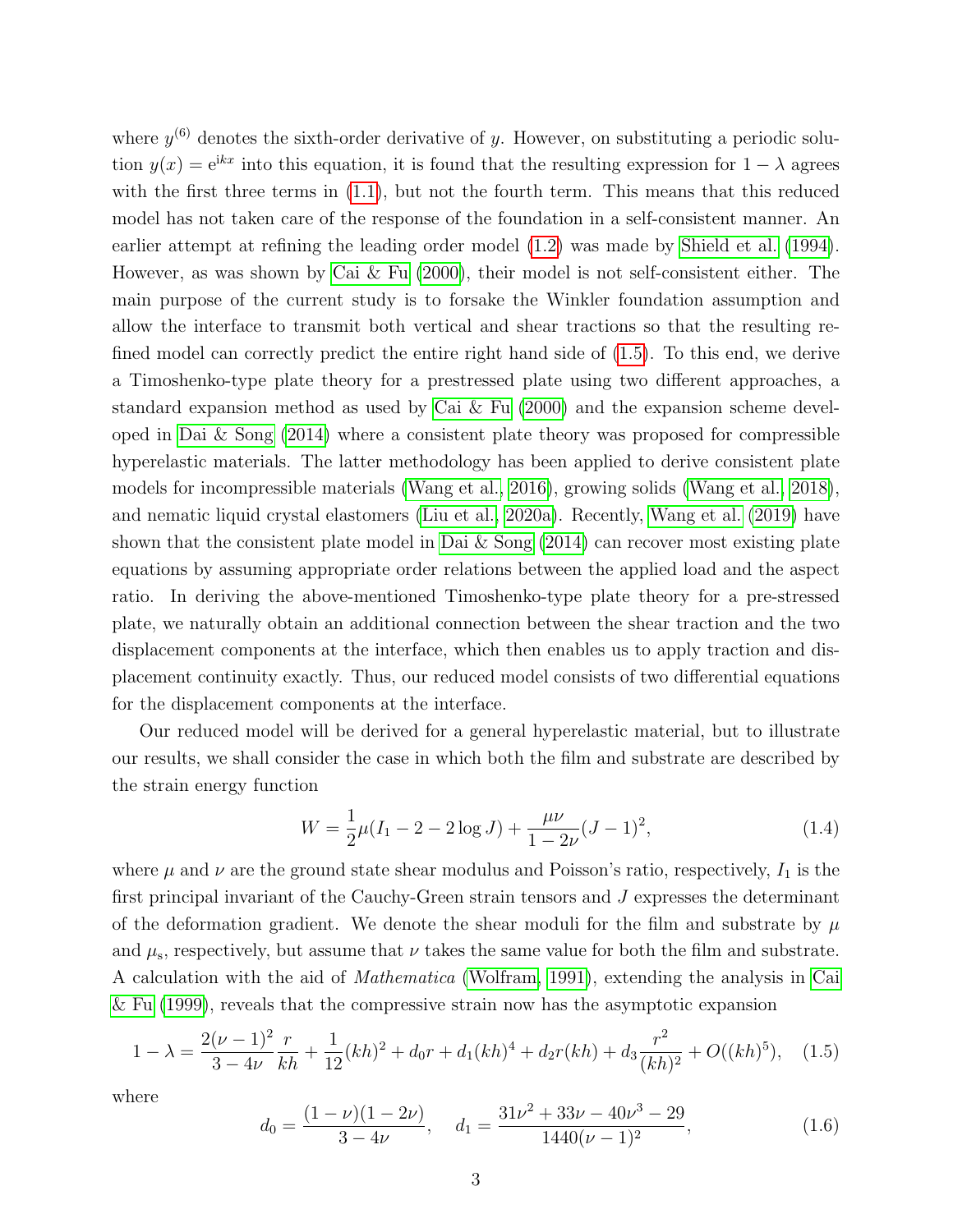$$
d_2 = \frac{23 - 104\nu + 156\nu^2 - 80\nu^3}{24(3 - 4\nu)^2}, \quad d_3 = \frac{2(\nu - 1)^2 (32\nu^4 - 60\nu^3 + 47\nu^2 - 21\nu + 5)}{(4\nu - 3)^3}.
$$
 (1.7)

As expected, the expansion [\(1.5\)](#page-2-0) recovers [\(1.1\)](#page-1-0) in the incompressible limit  $\nu \rightarrow 1/2$ . Our aim is to derive a refined model that will yield the first six terms in [\(1.5\)](#page-2-0) exactly. We shall also demonstrate that including the next term in the asymptotic expansion [\(1.1\)](#page-1-0) or [\(1.5\)](#page-2-0) can significantly improve its accuracy when the materials are incompressible or nearly incompressible.

We note that the term  $d_0r$  in the expansion [\(1.5\)](#page-2-0) is of order  $(kh)^3$ , which has no counterpart in the incompressible limit. As a quick comparison, we note that the model adopted by [Shield et al.](#page-22-2) [\(1994\)](#page-22-2) would give the following expansion:

$$
1 - \lambda = \frac{2(\nu - 1)^2}{3 - 4\nu} \frac{r}{kh} + \frac{1}{12} (kh)^2 + d_0 r + \frac{(\nu - 1)^2}{2(3 - 4\nu)} r(kh) + O((kh)^6).
$$
 (1.8)

This expression correctly predicts the term  $-d_0r$  but differs from [\(1.5\)](#page-2-0) in the  $O((kh)^4)$  terms.

The rest of this paper is organised into four sections as follows. After formulating our problem and deriving the exact bifurcation condition in the next section, we devote Section 3 to the derivation of the above-mentioned refined model. We first derive a Timoshenko-like model for the film and then use Stroh formulation to describe the response of the substrate. In Section 4, we specialise the model to the buckling analysis of a film/substrate bilayer and show that the reduced model can indeed predict [\(1.5\)](#page-2-0). The paper is concluded in Section 5 with a summary and a discussion of other possible applications of the current reduced model.

### 2. Formulation and the exact bifurcation condition

We consider a hyperelastic layer bonded to a hyperelastic half-space. To simplify derivations, we assume for the moment that both the layer and half-space are compressible and are in a state of plane strain. The corresponding results for the incompressible case will be obtained by taking an appropriate limit. We first summarise the governing equations valid for both the layer and half-space.

Consider a general, homogeneous elastic body B composed of a non-heat-conducting elastic material. Three configurations are involved in our analysis: an initial unstressed configuration  $B_0$ , a finitely deformed configuration  $B_e$ , and the current configuration  $B_t$ that is obtained by superimposing a small incremental displacement on  $B<sub>e</sub>$ . The position vectors of a representative particle are denoted by  $\mathbf{X}, \mathbf{x}$  and  $\tilde{\mathbf{x}}$  in  $B_0, B_e$  and  $B_t$  respectively, and their Cartesian coordinates are denoted by  $X_A, x_i$  and  $\tilde{x}_i$ . We write

$$
\tilde{\boldsymbol{x}} = \boldsymbol{x} + \boldsymbol{u},\tag{2.1}
$$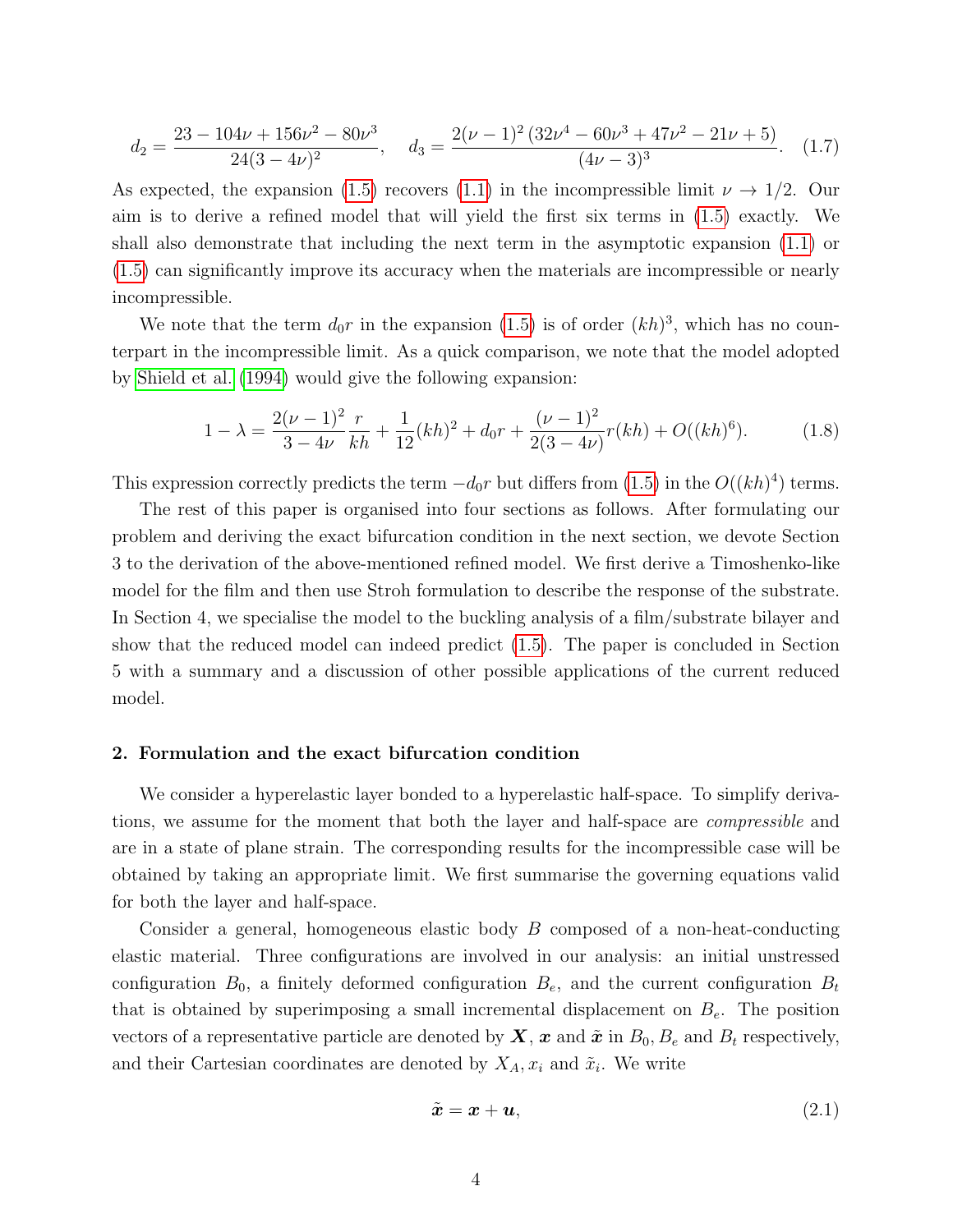where  $u$ , with components  $u_i(x_1, x_2, x_3)$ , is the incremental displacement associated with the deformation  $B_e \to B_t$ .

The deformation gradients arising from the deformations  $B_0 \rightarrow B_t$  and  $B_0 \rightarrow B_e$  are denoted by  $\tilde{F}$  and  $\bar{\mathbf{F}}$  respectively and defined by  $d\tilde{x} = \tilde{F} dX$  and  $dx = \bar{F} dX$ . It then follows that

$$
\tilde{F}_{iA} = (\delta_{ij} + u_{i,j})\bar{F}_{jA},\tag{2.2}
$$

where here and henceforth a comma indicates differentiation with respect to the implied spatial coordinate.

It is well-known (see, e.g. [Spencer](#page-22-9) [\(1970\)](#page-22-9)) that in the absence of body forces the incremental equilibrium equations may be written in the form

$$
\chi_{ij,j} = 0,\tag{2.3}
$$

where  $\chi_{ij}$  are the Cartesian components of the incremental stress tensor and its linearized formula is given by

<span id="page-4-1"></span>
$$
\chi_{ij} = \mathcal{A}_{jilk} u_{k,l}.\tag{2.4}
$$

The  $A_{jilk}$  are the first-order *instantaneous elastic moduli* defined by [\(Chadwick & Ogden,](#page-20-11) [1971\)](#page-20-11)

<span id="page-4-0"></span>
$$
\mathcal{A}_{jilk} = \bar{J}^{-1} \bar{F}_{jA} \bar{F}_{lB} \left. \frac{\partial^2 W}{\partial F_{iA} \partial F_{kB}} \right|_{F = \bar{F}},\tag{2.5}
$$

where  $W$  is the strain-energy function per unit volume. For the isotropic solids under consideration, W can be assumed to be a function of the three principal stretches  $\lambda_1, \lambda_2, \lambda_3$ . Then the moduli can be computed according to the following formulae [\(Ogden, 1984\)](#page-22-10):

<span id="page-4-3"></span>
$$
\mathcal{A}_{iijj} = \lambda_i \lambda_j W_{ij}, \text{ no summation on } i \text{ or } j,
$$
  

$$
\mathcal{A}_{ijkl} = \frac{\lambda_i^2}{\lambda_i^2 - \lambda_j^2} (\lambda_i W_i - \lambda_j W_j) \delta_{ik} \delta_{jl} + \frac{\lambda_i \lambda_j}{\lambda_i^2 - \lambda_j^2} (\lambda_j W_i - \lambda_i W_j) \delta_{il} \delta_{jk}, \quad i \neq j,
$$

where  $W_i = \partial W/\partial \lambda_i$ ,  $W_{ij} = \partial^2 W/\partial \lambda_i \partial \lambda_j$  etc, and the principal stretches are understood to correspond to the primary deformation  $B_0 \to B_e$ . It is straightforward to verify that

$$
\mathcal{A}_{1212} - \mathcal{A}_{1221} = \bar{\sigma}_1, \quad \mathcal{A}_{2121} - \mathcal{A}_{2112} = \bar{\sigma}_2,\tag{2.6}
$$

where  $\bar{\sigma}_1$  (=  $\lambda_1 W_1$ ) and  $\bar{\sigma}_2$  (=  $\lambda_2 W_2$ ) are the principal Cauchy stresses.

In terms of the displacement components and in the absence of body forces, the equilibrium equation then takes the form

<span id="page-4-2"></span>
$$
\mathcal{A}_{jilk}u_{k,lj} = 0. \tag{2.7}
$$

As indicated earlier, the finite deformation associated with  $B_0 \to B_e$  only appears through the moduli defined by [\(2.5\)](#page-4-0). Thus, as it stands, the constitutive equation [\(2.4\)](#page-4-1) is of the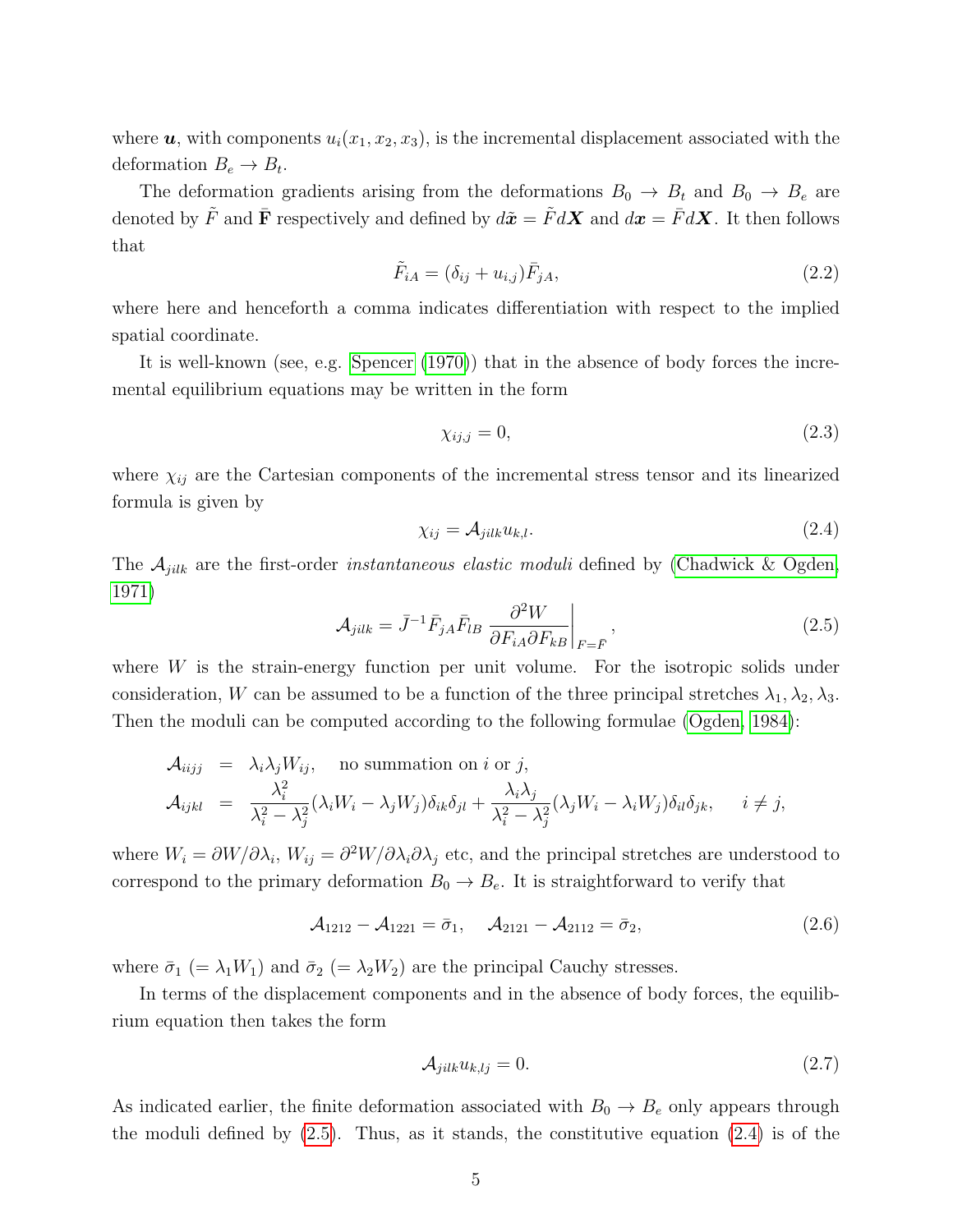same form as that for an anisotropic elastic solid [\(Spencer, 1970\)](#page-22-9), and so our results may be adapted to describe anisotropic materials.

For plane strain problems,  $u_3$  is zero and  $u_1$  and  $u_2$  are only functions of  $x_1$  and  $x_2$ . The finite deformations that we consider (e.g. uni-axial compression) are always such that the elastic moduli  $A_{jilk}$  is zero whenever there is an odd number of 1, 2 or 3 in the suffices. For instance,  $A_{1112} = 0$ ,  $A_{1123} = 0$  etc. As a result, the equilibrium equations in [\(2.7\)](#page-4-2) written out for  $i = 1, 2$  take the following form:

<span id="page-5-0"></span>
$$
\mathcal{A}_{1111}u_{1,11} + (\mathcal{A}_{1122} + \mathcal{A}_{2112})u_{2,12} + \mathcal{A}_{2121}u_{1,22} = 0, \tag{2.8}
$$

<span id="page-5-1"></span>
$$
\mathcal{A}_{1212}u_{2,11} + (\mathcal{A}_{1221} + \mathcal{A}_{2211})u_{1,12} + \mathcal{A}_{2222}u_{2,22} = 0.
$$
 (2.9)

The traction vector  $t$  on any surface with normal pointing in the positive  $x_2$ -direction has components given by  $t_i = \chi_{i2} = A_{2ilk}u_{k,l}$ . Thus, we have

<span id="page-5-3"></span>
$$
t_1 = \mathcal{A}_{2112}u_{2,1} + \mathcal{A}_{2121}u_{1,2}, \quad t_2 = \mathcal{A}_{2211}u_{1,1} + \mathcal{A}_{2222}u_{2,2}.
$$
 (2.10)

We now specialize the above equations to a coated half-space. In the undeformed configurations  $B_0$ , the coating and half-space are defined by  $0 \le X_2 < H, H \le X_2 < \infty$ , respectively. We assume that the primary deformation  $B_0 \to B_e$  corresponds to a uni-axial compression with stretch  $\lambda_1 = \lambda$  in the x<sub>1</sub>-direction. We take  $\lambda$  to be our loading/bifurcation parameter. The stretch  $\lambda_2$  in the x<sub>2</sub>-direction can be determined by solving  $\bar{\sigma}_2 = 0$ . It follows from  $(2.6)_2$  $(2.6)_2$  that the identity  $\mathcal{A}_{2121} = \mathcal{A}_{2112}$  holds for all values of  $\lambda$  and will be used to eliminate the component  $\mathcal{A}_{2121}$  in the subsequent analysis. In the finitely deformed configuration  $B_e$ , the coating and half-space are defined by

$$
0 \le x_2 \le h, \quad \text{and} \ \ h \le x_2 < \infty,
$$

respectively, where  $h = \lambda_2 H$  is the thickness of the coating layer in  $B_e$ .

The linearized buckling problem consists of solving the equilibrium equations [\(2.8\)](#page-5-0) and [\(2.9\)](#page-5-1) subject to (i) the traction-free boundary conditions  $t = 0$  at  $x_2 = 0$ , (ii) continuity of t and u at the interface  $x_2 = h$ , and (iii) the decaying condition  $u \to 0$  as  $x_2 \to \infty$ . If the solution is assumed to take the form

$$
\mathbf{u} = \mathbf{w}(kx_2)e^{ikx_1},\tag{2.11}
$$

where k is the wave number and  $w$  is to be determined, then solving the above buckling problem yields the bifurcation condition in the implicit form

<span id="page-5-2"></span>
$$
\omega(\lambda, kh) = 0,\tag{2.12}
$$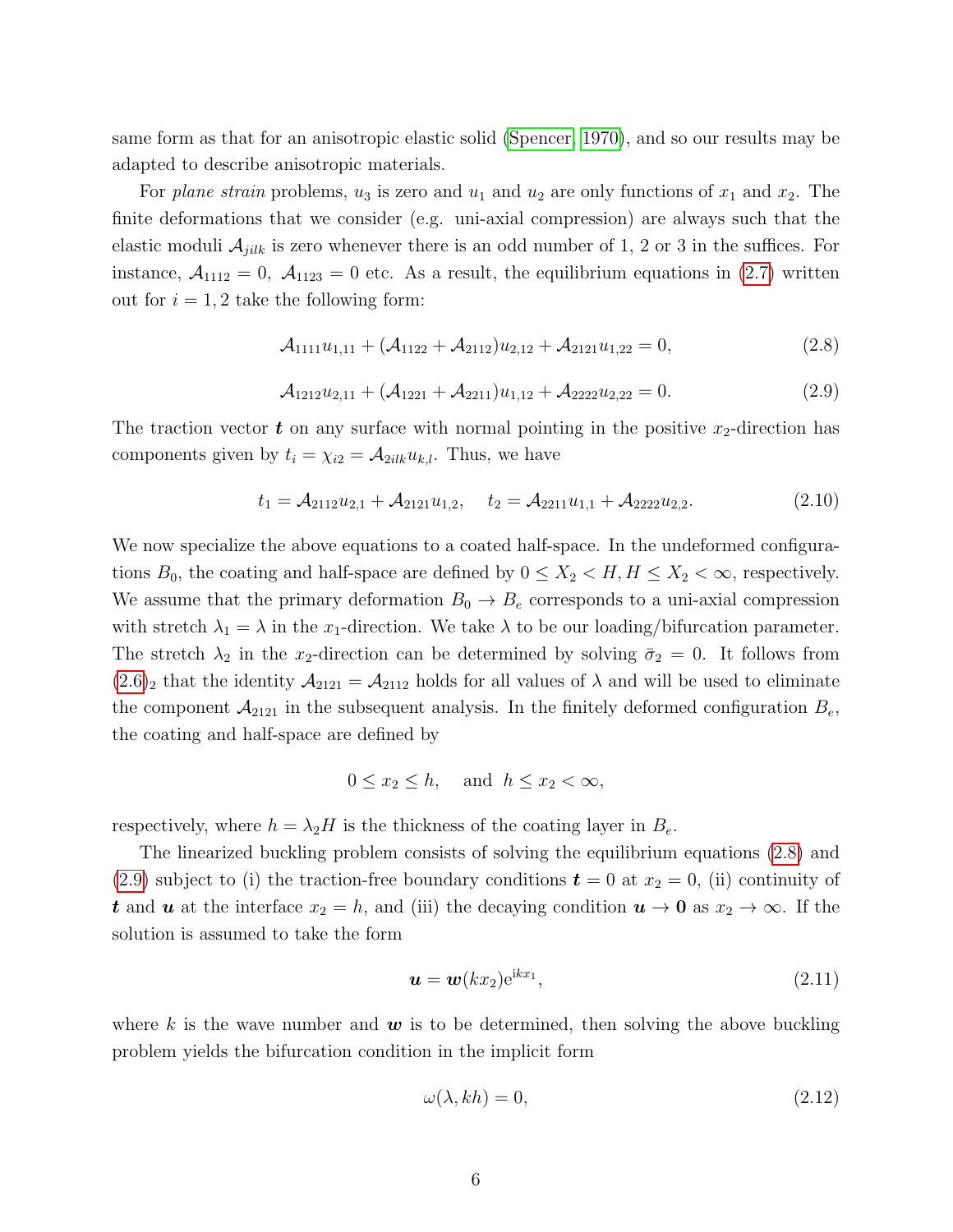where the expression for  $\omega$  is obtained with the aid of *Mathematica*. Under the assumption that  $r \ll 1$ , we expect kh and  $1 - \lambda$  to be both small. Writing  $r = (kh)^3 r_0$  with  $r_0$  an  $O(1)$ constant, and looking for an asymptotic solution of the form

<span id="page-6-0"></span>
$$
1 - \lambda = \xi_1 (kh)^2 + \xi_2 (kh)^3 + \xi_3 (kh)^4 + \cdots, \qquad (2.13)
$$

we may find the coefficients  $\xi_1, \xi_2, \dots$  by substituting [\(2.13\)](#page-6-0) into [\(2.12\)](#page-5-2) and equating the coefficients of  $kh$  as successive orders. This yields the asymptotic expansion  $(1.5)$ .

#### 3. Derivation of the reduced model

We now proceed to derive a refined model that will yield the same asymptotic expansion [\(1.5\)](#page-2-0) without having to solve the full 3D problem. We have used both the procedure outlined in [Cai & Fu](#page-19-6)  $(2000)$  and the expansion method pioneered by [Dai & Song](#page-20-10)  $(2014)$  to derive the same equations. We shall present our derivations corresponding to the latter method since they are more compact than those obtained using the former method. We also wish to promote the use of the latter method since this method was often explained and used in more involved situations than the current one and as a result, its full potential does not seem to have been fully appreciated in the wider community.

### 3.1. Refined model for the coating layer

Following the strategy proposed by Dai  $\&$  Song [\(2014\)](#page-20-10), we first look for a series solution of the form

<span id="page-6-1"></span>
$$
u_1 = \sum_{n=0}^{\infty} \frac{1}{n!} U_n(x_1) x_2^n, \qquad u_2 = \sum_{n=0}^{\infty} \frac{1}{n!} V_n(x_1) x_2^n,
$$
\n(3.1)

where the coefficient functions  $U_0(x_1), V_0(x_1), U_1(x_1), V_1(x_1)$ , etc are to be determined. We note that the leading terms  $U_0(x_1)$  and  $V_0(x_1)$  are the displacement components at the traction-free surface  $x_2 = 0$ . Furthermore, the expansions in [\(3.1\)](#page-6-1) ensure that the traction and displacement conditions on the boundary  $x_2 = 0$  are exactly satisfied.

On substituting [\(3.1\)](#page-6-1) into the traction-free boundary condition  $t(x_1, 0) = 0$  with the two components  $T_1$  and  $T_2$  given by [\(2.10\)](#page-5-3), we obtain

<span id="page-6-2"></span>
$$
U_1(x_1) = -V'_0(x_1), \quad V_1(x_1) = -(\mathcal{A}_{1122}/\mathcal{A}_{2222})U'_0(x_1).
$$
\n(3.2)

On the other hand, on substituting  $(3.1)$  into  $(2.8)$  and  $(2.9)$  and equating the coefficients of like powers of  $x_2^n$ , we obtain the recurrence relations

$$
\mathcal{A}_{2121}U_n(x_1) = -(\mathcal{A}_{1122} + \mathcal{A}_{1221})V'_{n-1}(x_1) - \mathcal{A}_{1111}U''_{n-2}(x_1) = 0, \tag{3.3}
$$

$$
\mathcal{A}_{2222}V_n(x_1) = -(\mathcal{A}_{1122} + \mathcal{A}_{1221})U'_{n-1}(x_1) - \mathcal{A}_{1212}V''_{n-2}(x_1) = 0, \tag{3.4}
$$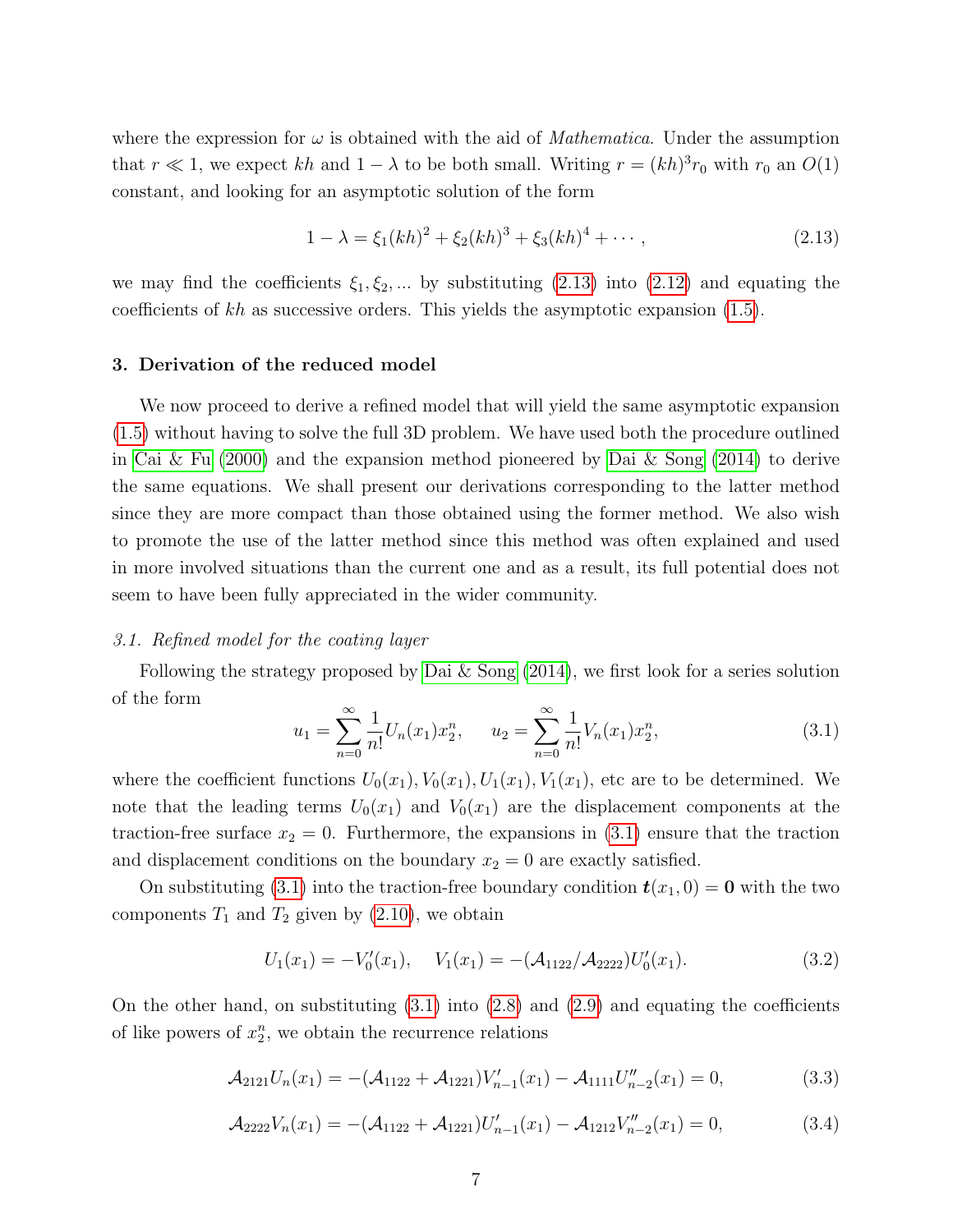which are valid for  $n = 2, 3, \dots$  It can then be seen that these two recurrence relations together with [\(3.2\)](#page-6-2) can be used to express the right hand sides of [\(3.1\)](#page-6-1) entirely in terms of the leading terms  $U_0(x_1)$ ,  $V_0(x_1)$ , and their derivatives. This process may be carried out to any desired order. As a result, the traction vector  $t(x_1, h)$  at the interface may also be expressed in terms of  $U_0(x_1)$ ,  $V_0(x_1)$  and their derivatives to any desired order in h. These expressions have the following special structure:

<span id="page-7-0"></span>
$$
t_1(x_1, h) = hc_1U_0^{(2)} + h^2c_2V_0^{(3)} + h^3c_3U_0^{(4)} + h^4c_4V_0^{(5)} + \cdots,
$$
\n(3.5)

<span id="page-7-1"></span>
$$
t_2(x_1, h) = hd_1V_0^{(2)} + h^2d_2U_0^{(3)} + h^3d_3V_0^{(4)} + h^4d_4U_0^{(5)} + \cdots,
$$
\n(3.6)

where the superscript " $(n)$ " $(n = 2, 3, ...)$  denotes the *n*th-order derivative with respect to  $x_1$ and the constant coefficients  $c_1, d_1, c_2, d_2$  etc only depend on the elastic moduli. For instance, the leading order coefficients are given by

$$
c_1 = \mathcal{A}_{1122}^2 / \mathcal{A}_{2222} - \mathcal{A}_{1111}, \quad d_1 = \mathcal{A}_{1221}^2 / \mathcal{A}_{2121} - \mathcal{A}_{1212}.
$$

Observe the special feature that the *n*th-order derivatives  $U_0^{(n)}$  $V_n^{(n)}$  and  $V_n^{(n)}$  in [\(3.5\)](#page-7-0) and [\(3.6\)](#page-7-1) are multiplied by  $h^{n-1}$   $(n = 2, 3, \ldots).$ 

As the next step in deriving the reduced model, we need to express the traction vector  $t(x_1, h)$  in terms of the displacement components at  $x_2 = h$  which, with the use of [\(3.1\)](#page-6-1), are given by

<span id="page-7-2"></span>
$$
U(x_1) \equiv u_1(x_1, h) = \sum_{n=0}^{\infty} \frac{1}{n!} U_n(x_1) h^n,
$$
\n(3.7)

<span id="page-7-3"></span>
$$
V(x_1) \equiv u_2(x_1, h) = \sum_{n=0}^{\infty} \frac{1}{n!} V_n(x_1) h^n,
$$
\n(3.8)

where the sign "≡" defines the short notations  $U(x_1)$  and  $V(x_1)$  that will be the only variables in our reduced model. Note that the sums in these two expressions only contain  $U_0(x_1), V_0(x_1)$  and their derivatives. To express  $t(x_1, h)$  in terms of  $U(x_1)$  and  $V(x_1)$  (and their derivatives), we now invert [\(3.7\)](#page-7-2) and [\(3.8\)](#page-7-3) to express  $U_0(x_1)$ ,  $V_0(x_1)$  in terms of  $U(x_1)$ and  $V(x_1)$ .

Viewing the two expressions  $(3.7)$  and  $(3.8)$  as asymptotic expansions for U and V in terms of the small parameter h, we may invert them by looking for an asymptotic solution of the form

<span id="page-7-4"></span>
$$
U_0(x_1) = U(x_1) + h f_1(x_1) + h^2 f_2(x_1) + \cdots, \quad V_0(x_1) = V(x_1) + h g_1(x_1) + h^2 g_2(x_1) + \cdots, \tag{3.9}
$$

where the unknown functions  $f_1(x_1), g_1(x_1)$  etc can be obtained by substituting [\(3.9\)](#page-7-4) into  $(3.7)$  and  $(3.8)$  and equating the coefficients of like powers of h. It turns out that although the right hand sides of [\(3.7\)](#page-7-2) and [\(3.8\)](#page-7-3) contain derivatives of  $f_1(x_1), g_1(x_1), \dots$  and their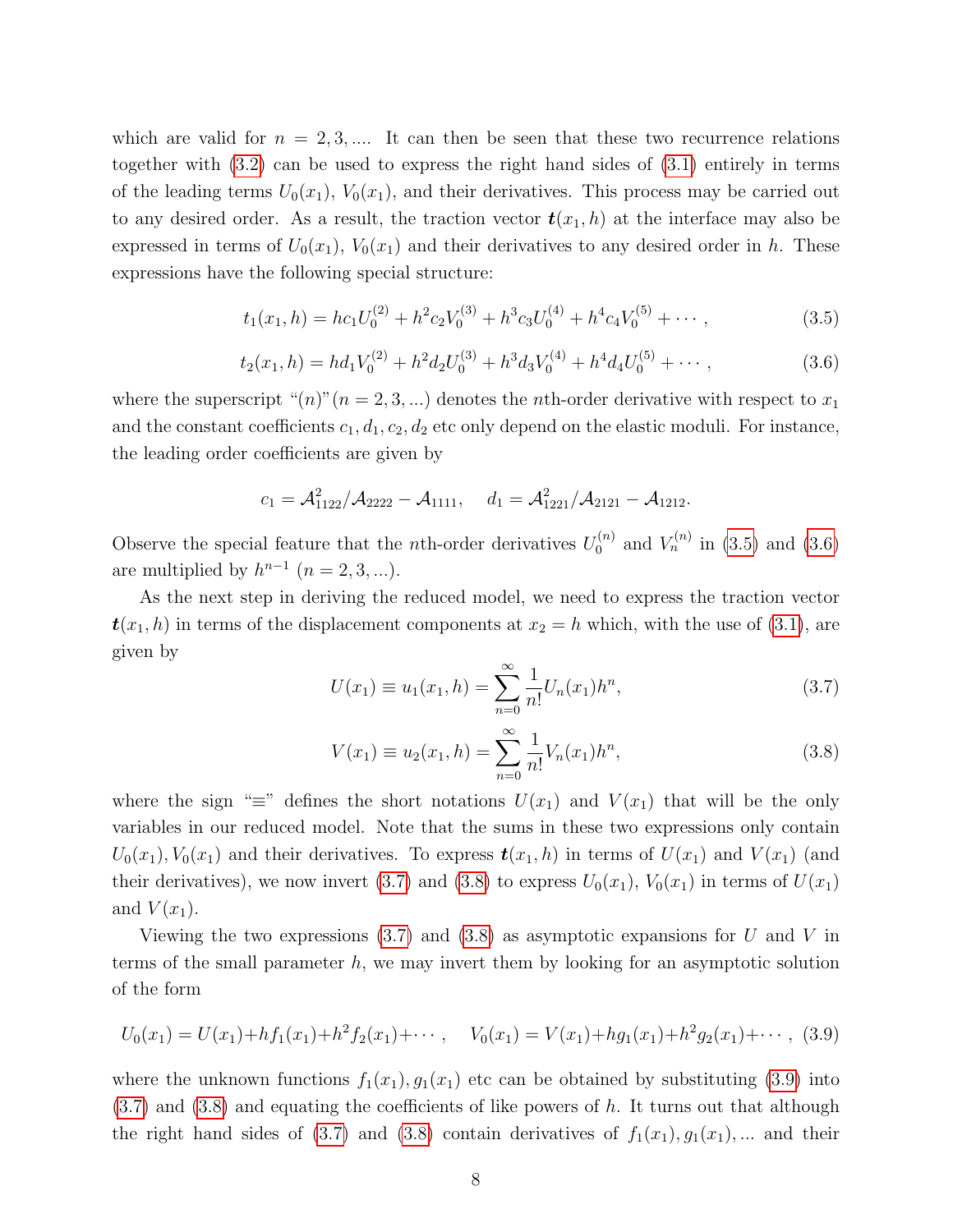derivatives, the determination of these unknown functions at successive orders only involves the solution of linear algebraic equations, and these unknown functions can all be expressed in terms of  $U, V$  and their derivatives. For instance, equating the coefficients of h and  $h^2$ , we obtain

$$
f_1(x_1) = V^{(1)}(x_1), \quad g_1(x_1) = \frac{\mathcal{A}_{1122}}{\mathcal{A}_{2222}} U^{(1)}(x_1), \tag{3.10}
$$

$$
f_2(x_1) = \left(\frac{\mathcal{A}_{1111}\mathcal{A}_{2222} + \mathcal{A}_{1122}\mathcal{A}_{1221} - \mathcal{A}_{1122}^2}{2\mathcal{A}_{1221}\mathcal{A}_{2222}}\right)U^{(2)}(x_1),\tag{3.11}
$$

$$
g_2(x_1) = \left(\frac{\mathcal{A}_{1212} - \mathcal{A}_{1221} + \mathcal{A}_{1122}}{2\mathcal{A}_{2222}}\right) V^{(2)}(x_1).
$$
 (3.12)

As a result, on substituting [\(3.9\)](#page-7-4) back into [\(3.5\)](#page-7-0) and [\(3.6\)](#page-7-1), the traction vector  $t(x_1, h)$  can be expressed in terms of  $U(x_1)$ ,  $V(x_1)$  and their derivatives to any desired order in h. These expressions take the form

<span id="page-8-0"></span>
$$
t_1(x_1, h) = hc_1U^{(2)} + h^2\hat{c}_2V^{(3)} + h^3\hat{c}_3U^{(4)} + h^4\hat{c}_4V^{(5)} + \cdots,
$$
\n(3.13)

<span id="page-8-1"></span>
$$
t_2(x_1, h) = hd_1V^{(2)} + h^2\hat{d}_2U^{(3)} + h^3\hat{d}_3V^{(4)} + h^4\hat{d}_4U^{(5)} + \cdots,
$$
\n(3.14)

where the new constant coefficients  $\hat{c}_2, \hat{d}_2, \hat{c}_3, \hat{d}_3, \dots$  are also only dependent on the elastic moduli. Again observe the special feature that the *n*th-order derivatives  $U^{(n)}$  and  $V^{(n)}$ in these two expressions are multiplied by  $h^{n-1}$   $(n = 2, 3, ...)$ . The above derivation is straightforward. Although the expressions for the higher order coefficients  $\hat{c}_2, \hat{d}_2, \hat{c}_3, \hat{d}_3, ...$ are quite involved, the derivation can easily be implemented on a symbolic manipulation platform such as Mathematica.

As pointed out by [Dai & Song](#page-20-10)  $(2014)$ , see also [Wang et al.](#page-23-8)  $(2019)$ , the expansions such as [\(3.13\)](#page-8-0) and [\(3.14\)](#page-8-1) contain all the necessary terms that can be used to recover any existing plate theories although this has not been carried out for higher order plate theories such as the Timoshenko theory. We now use these expansions to derive our refined model.

We use  $\hat{\mathcal{A}}_{jilk}$  to denote the moduli for the half-space. We assume that the thickness h, displacement  $u_i$  and coordinates  $x_i$  have all been scaled by a typical lengthscale L. For instance, for analysis of buckling, we shall take  $L = 1/k$  with k denoting the wavenumber of the buckling mode. We assume the scaled  $h$  to be small and, as indicated in the Introduction, consider the case when  $\hat{A}_{jilk} = O(h^3 A_{jilk})$ , that is, the layer is much stiffer than the halfspace. It is this parameter regime in which the layer behaviour can be modeled by the Euler-Bernoulli beam theory to leading order. In this case, the layer will deform like a beam in the sense that its vertical displacement will be much larger than its axial displacement; more precisely,  $U = O(hV)$ . We expect that such a layer will buckle at small compressive strains, that is with  $\lambda \approx 1$ . Thus, we write

<span id="page-8-2"></span>
$$
\lambda = 1 + h^2 \psi,\tag{3.15}
$$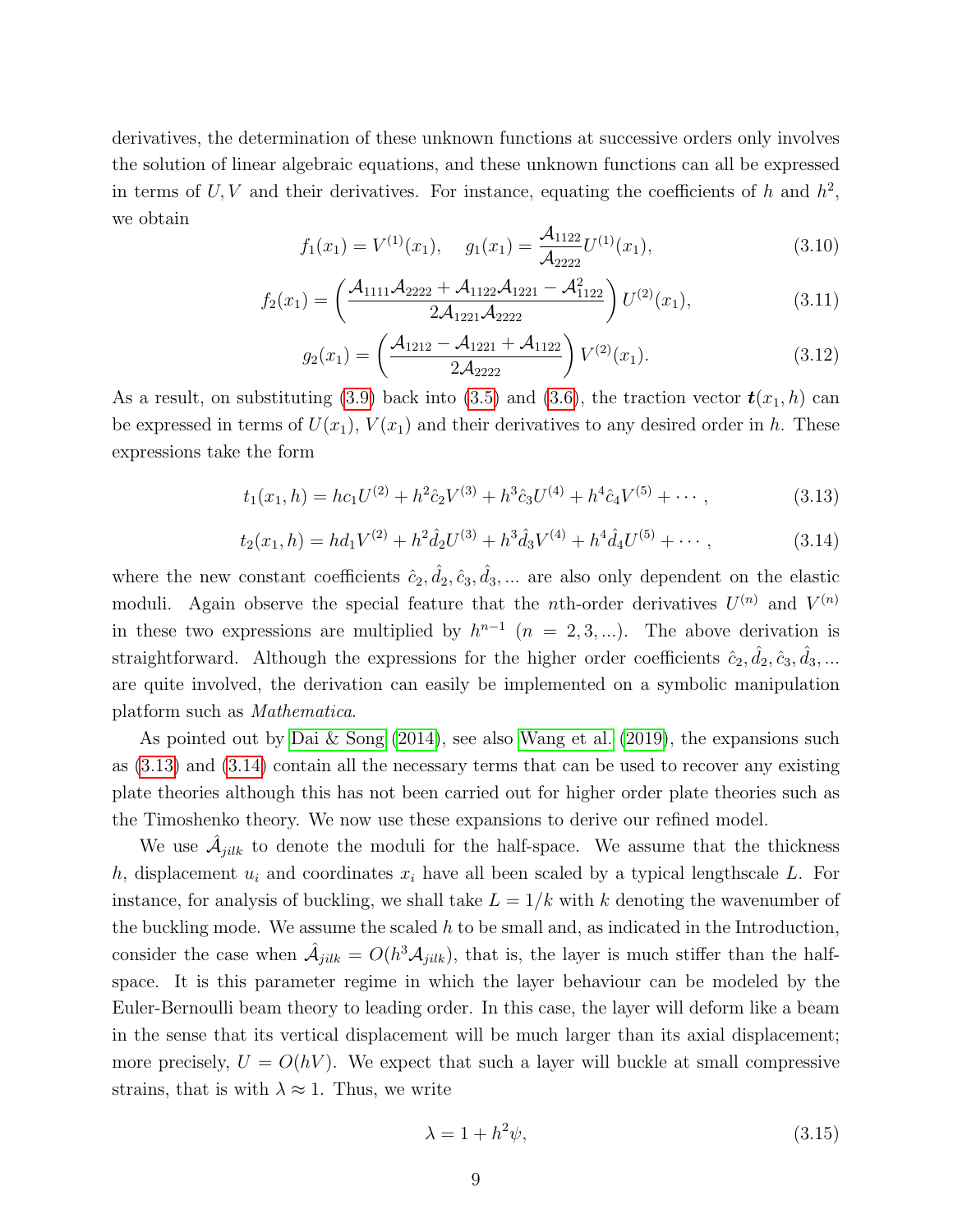where  $\psi$  is a constant of  $O(1)$ . As a result, the moduli can be expanded as

<span id="page-9-2"></span>
$$
\mathcal{A}_{jilk} = \mathcal{A}_{jilk}\big|_{\lambda=1} + h^2 \psi \mathcal{A}'_{jilk} + \frac{1}{2} h^4 \psi^2 \mathcal{A}''_{jilk} + \cdots, \qquad (3.16)
$$

where e.g.  $\mathcal{A}_{jilk}$  denotes the derivative of  $\mathcal{A}_{jilk}$  with respect to  $\lambda$  evaluated at  $\lambda = 1$ . To simplify notation, we shall write  $A_{jilk}|_{\lambda=1}$  simply as  $A_{jilk}$ . Since  $\lambda=1$  corresponds to the undeformed state which is isotropic, if we denote the associated Lame constants by  $\lambda^*$  and  $\mu$ , we have

$$
\mathcal{A}_{jilk} = \lambda^* \delta_{ji} \delta_{lk} + \mu (\delta_{jl} \delta_{ik} + \delta_{jk} \delta_{il}). \tag{3.17}
$$

The derivatives  $\mathcal{A}'_{jilk}$  are dependent on the strain-energy function used and are not written out here for the sake of brevity.

We look for an asymptotic solution of the form

<span id="page-9-0"></span>
$$
U(x_1) = hw_{11}(x_1) + h^2w_{12}(x_1) + h^3w_{13}(x_1) + h^4w_{14}(x_1) + \cdots,
$$
\n(3.18)

<span id="page-9-1"></span>
$$
V(x_1) = w_{20}(x_1) + hw_{21}(x_1) + h^2w_{22}(x_1) + h^3w_{23}(x_1) + \cdots,
$$
\n(3.19)

where the functions  $w_{20}, w_{11}, w_{21}$  etc are to be determined. Since the elastic moduli of the half-space is of order  $h^3$ , the tractions exerted by the half-space can at most be order  $h^3$ . It turns out that the vertical traction is indeed of order  $h^3$ , but the horizontal traction can only be of order  $h^4$  for asymptotic consistency [\(Cai & Fu, 2000\)](#page-19-6). This of course is why the Winkler assumption is valid to leading order. Thus, we write traction continuity in the form

$$
t_1(x_1, h) = h^4 \hat{t}_1(x_1), \quad t_2(x_1, h) = h^3 \hat{t}_2(x_1),
$$

with  $h^4\hat{t}_1(x_1)$  and  $h^3\hat{t}_2(x_1)$  denoting the tractions exerted by the half-space. As a result, [\(3.13\)](#page-8-0) and [\(3.14\)](#page-8-1) may be replaced by

<span id="page-9-3"></span>
$$
h^{4}\tilde{t}_{1}(x_{1}) = hc_{1}U^{(2)} + h^{2}\hat{c}_{2}V^{(3)} + h^{3}\hat{c}_{3}U^{(4)} + h^{4}\hat{c}_{4}V^{(5)} + \cdots,
$$
\n(3.20)

<span id="page-9-4"></span>
$$
h^{2}\tilde{t}_{2}(x_{1}) = d_{1}V^{(2)} + h\hat{d}_{2}U^{(3)} + h^{2}\hat{d}_{3}V^{(4)} + h^{3}\hat{d}_{4}U^{(5)} + \cdots,
$$
\n(3.21)

where we have divided  $(3.14)$  by h to ease our presentation.

On substituting [\(3.18\)](#page-9-0) and [\(3.19\)](#page-9-1) together with [\(3.15\)](#page-8-2) and [\(3.16\)](#page-9-2) into [\(3.20\)](#page-9-3) and [\(3.21\)](#page-9-4) and equating the coefficients of like powers of  $h$ , we can find  $w_{11}$ ,  $w_{21}$  etc at successive orders in terms of the traction functions  $\tilde{t}_1(x_1)$  and  $\tilde{t}_2(x_1)$ . The two equations at order h are automatically satisfied, whereas the two equations at order  $h^2$  are linear algebraic equations and can be solved to give

<span id="page-9-6"></span>
$$
w_{11}^{(2)} = -\frac{1}{2}w_{20}^{(3)},\tag{3.22}
$$

<span id="page-9-5"></span>
$$
\frac{\mu(\lambda^* + \mu)}{3(\lambda^* + 2\mu)} w_{20}^{(4)} - \psi \bar{\sigma}_1' w_{20}^{(2)} = \tilde{t}_2(x_1),
$$
\n(3.23)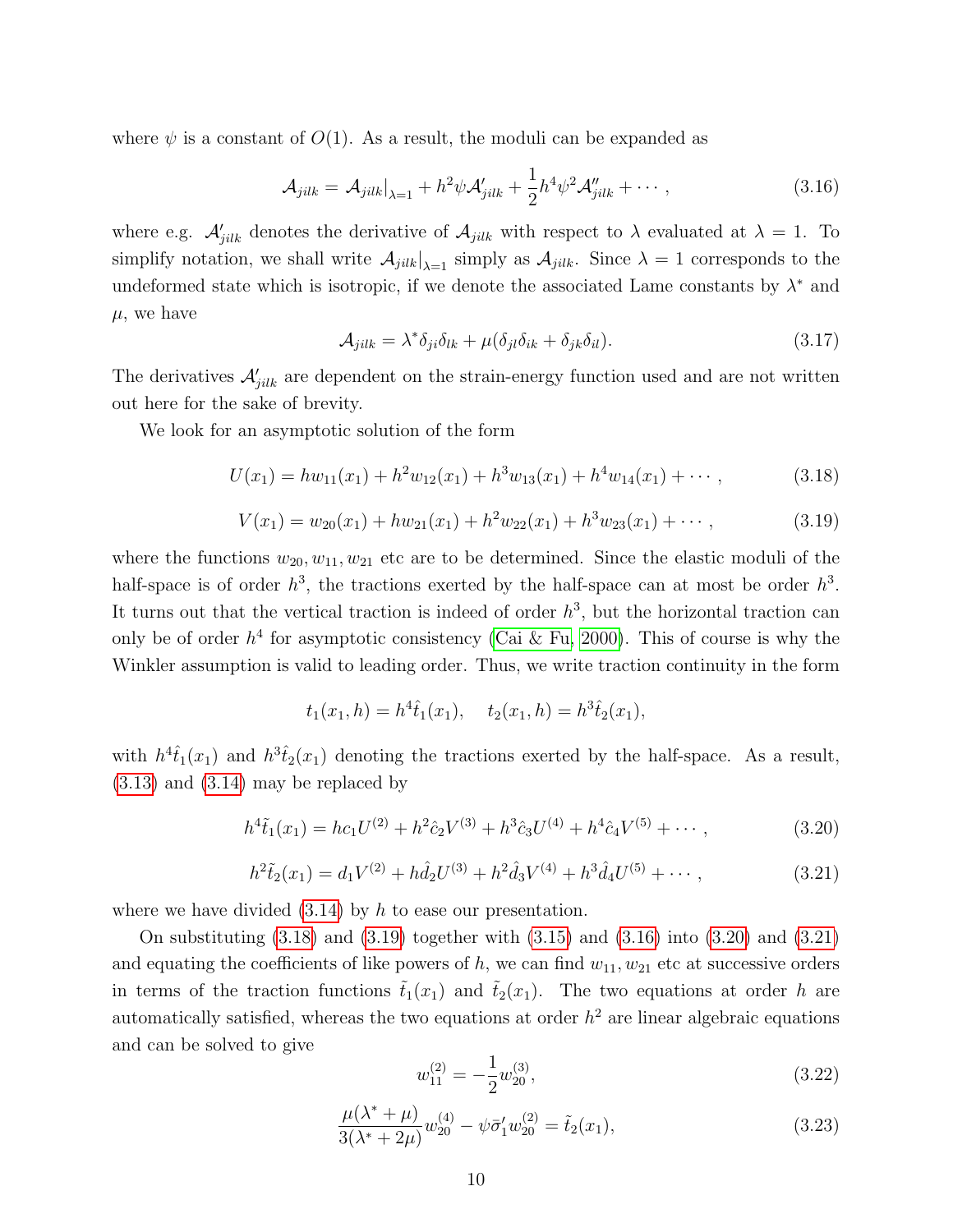where  $\bar{\sigma}_1$  has been defined in [\(2.6\)](#page-4-3) and  $\bar{\sigma}'_1$  stands for the derivative of  $\bar{\sigma}_1$  with respect to  $\lambda$ evaluated at  $\lambda = 1$ . The leading order result [\(3.23\)](#page-9-5) corresponds to an Euler-Bernoulli beam that is only supported by normal forces.

At order  $h^3$ , the two linear algebraic equations can be solved to give

<span id="page-10-2"></span>
$$
w_{12}^{(2)} = -\frac{1}{2}w_{21}^{(3)},\tag{3.24}
$$

<span id="page-10-0"></span>
$$
\frac{\mu(\lambda^* + \mu)}{3(\lambda^* + 2\mu)} w_{21}^{(4)} - \psi \bar{\sigma}_1' w_{21}^{(2)} = 0.
$$
\n(3.25)

At order  $h^4$ , we solve the two equations to obtain

$$
w_{13}^{(2)} = -\frac{1}{2}w_{22}^{(3)} - \frac{(\lambda^* + \mu)}{6(\lambda^* + 2\mu)}w_{20}^{(5)} + \frac{\lambda^* \bar{\sigma}_1' \psi}{8\mu(\lambda^* + \mu)}w_{20}^{(3)} - \frac{(\lambda^* + 2\mu)}{4\mu(\lambda^* + \mu)}\tilde{t}_1(x_1),
$$
(3.26)

<span id="page-10-1"></span>
$$
\frac{\mu(\lambda^* + \mu)}{3(\lambda^* + 2\mu)} w_{22}^{(4)} - \psi \bar{\sigma}_1' w_{22}^{(2)} = \frac{1}{2} \tilde{t}_1'(x_1) - \frac{\mu(\lambda^* + \mu)}{15(\lambda^* + 2\mu)} w_{20}^{(6)} + k_4 \psi w_{20}^{(4)} + \frac{1}{2} \bar{\sigma}_1'' \psi^2 w_{20}^{(2)}, \quad (3.27)
$$

where

$$
k_4 = -\frac{1}{12(\lambda^* + 2\mu)^2} \left\{ 2\lambda^* (\lambda^* + 2\mu) \bar{\sigma}_1' + (\lambda^* + 2\mu)^2 \mathcal{A}_{1111}' - 2\lambda^* (\lambda^* + 2\mu) \mathcal{A}_{1122}' + \lambda^{*2} \mathcal{A}_{2222}' \right\}.
$$

Multiplying [\(3.25\)](#page-10-0) and [\(3.27\)](#page-10-1) by h and  $h^2$ , respectively, and adding the two resulting equations to [\(3.23\)](#page-9-5), we obtain, after making use of [\(3.19\)](#page-9-1),

<span id="page-10-3"></span>
$$
\frac{\mu(\lambda^* + \mu)}{3(\lambda^* + 2\mu)} V^{(4)} - \psi \bar{\sigma}_1' V^{(2)} = \tilde{t}_2(x_1) + \frac{h^2}{2} \tilde{t}_1'(x_1) + \frac{1}{2} \bar{\sigma}_1'' \psi^2 h^2 V^{(2)} + k_4 h^2 \psi V^{(4)} - \frac{\mu(\lambda^* + \mu)}{15(\lambda^* + 2\mu)} h^2 V^{(6)} + O(h^3).
$$
 (3.28)

On the other hand, multiplying  $(3.22)$  and  $(3.24)$  by  $h^2$  and  $h^3$ , respectively, and adding the two resulting equations together, we obtain, after making use of [\(3.18\)](#page-9-0) and rearranging,

<span id="page-10-4"></span>
$$
h^{4}\tilde{t}_{1}(x_{1}) = -\frac{4\mu(\lambda^{*}+\mu)}{\lambda^{*}+2\mu} \left(hU^{(2)}(x_{1}) + \frac{1}{2}h^{2}V^{(3)}(x_{1})\right) - \frac{2\mu(\lambda^{*}+\mu)^{2}}{3(\lambda^{*}+2\mu)^{2}}h^{4}V^{(5)}(x_{1}) + \frac{\lambda^{*}\bar{\sigma}_{1}'}{2(\lambda^{*}+2\mu)}h^{2}(\lambda-1)V^{(3)}(x_{1}) + O(h^{5}),
$$
\n(3.29)

where we have used [\(3.15\)](#page-8-2) to eliminate  $\psi$ . It can be shown that the same equations for U and V are obtained even after solutions at the next order are incorporated. Thus, the error terms in [\(3.28\)](#page-10-3) and [\(3.29\)](#page-10-4) may be replaced by  $O(h^4)$  and  $O(h^6)$ , respectively.

Finally, on eliminating  $\tilde{t}_1(x_1)$  from [\(3.28\)](#page-10-3) with the use of [\(3.29\)](#page-10-4) and solving the resulting equation for  $t_2(x_1)$ , we obtain

$$
h^{3}\tilde{t}_{2}(x_{1}) = \frac{\mu(\lambda^{*} + \mu)}{3(\lambda^{*} + 2\mu)}h^{3}V^{(4)} - (\lambda - 1)h\bar{\sigma}_{1}'V^{(2)} + \frac{2\mu(\lambda^{*} + \mu)}{\lambda^{*} + 2\mu}\left(h^{2}U^{(3)} + \frac{1}{2}h^{3}V^{(4)}\right)
$$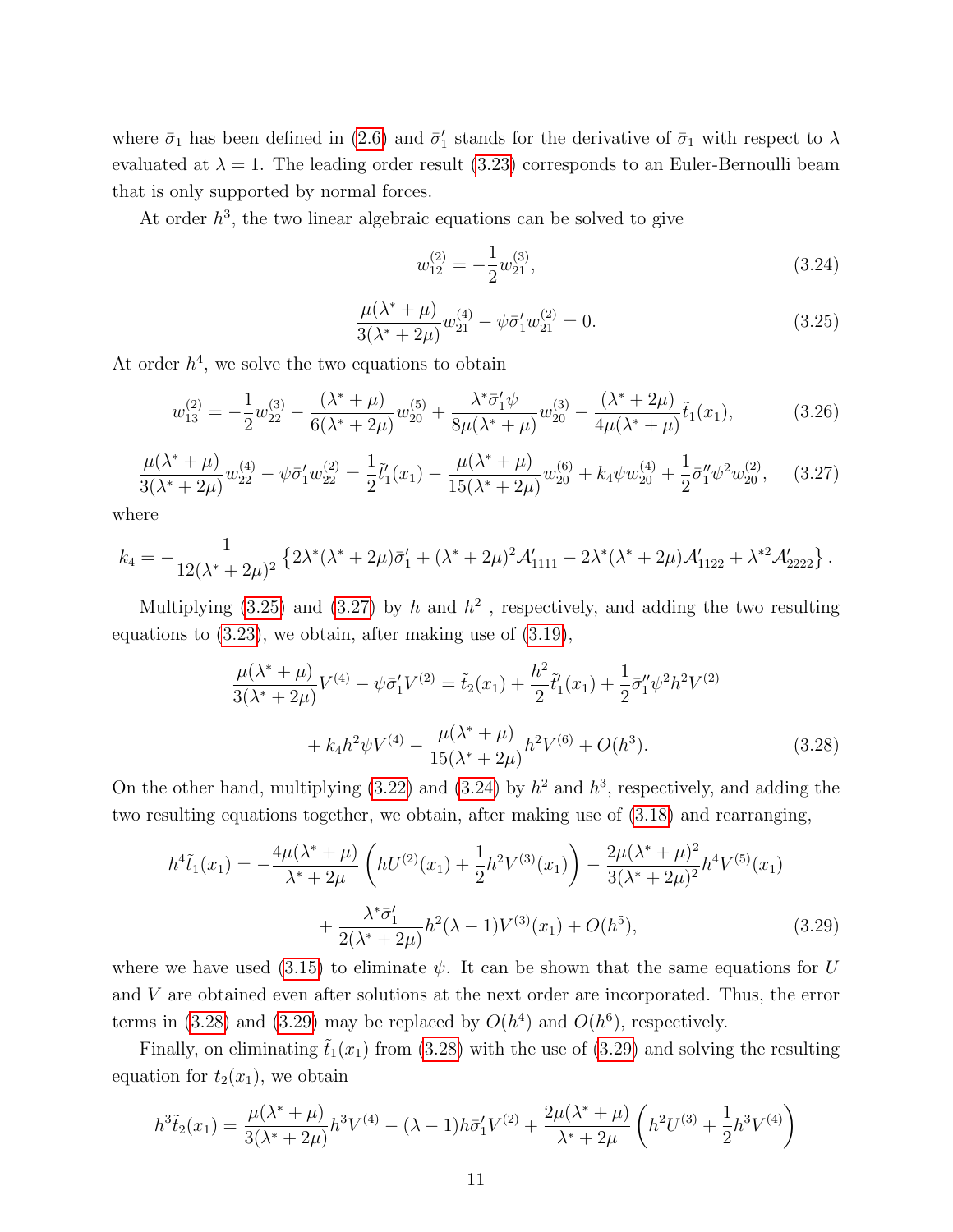<span id="page-11-0"></span>
$$
+\frac{h^5\mu\left(6\lambda^{*2}+13\lambda^*\mu+7\mu^2\right)}{15(\lambda^*+2\mu)^2}V^{(6)}+\hat{k}_4h^3(\lambda-1)V^{(4)}-\frac{1}{2}h(\lambda-1)^2\bar{\sigma}_1''V^{(2)}+O(h^7),\quad(3.30)
$$

where

$$
\hat{k}_4 = \frac{1}{12(\lambda^* + 2\mu)^2} \left\{ -\lambda^* (\lambda^* + 2\mu) \bar{\sigma}_1' + (\lambda^* + 2\mu)^2 \mathcal{A}_{1111}' - 2\lambda^* (\lambda^* + 2\mu) \mathcal{A}_{1122}' + \lambda^{*2} \mathcal{A}_{2222}' \right\}.
$$

Note that the first two terms on the right hand side of [\(3.30\)](#page-11-0) corresponds to the leading order theory, and we have not combined them with the other higher order terms. In particular, although the second term involving  $h^3V^{(4)}$  is of the same order as the leading terms, the sum  $h^2U^{(3)} + \frac{1}{2}$  $\frac{1}{2}h^{3}V^{(4)}$  together is of  $O(h^{5})$ , as can be seen from [\(3.29\)](#page-10-4) where all terms must necessarily be of the same order.

### 3.2. Response of the half-space

Having derived the relation between traction and displacement at the interface from the side of the coating layer, we now employ the Stroh formulation [\(Stroh, 1958\)](#page-22-11) to derive its counterpart from the side of half-space. The following derivations are adapted from [Fu](#page-21-9) [\(2007\)](#page-21-9).

The equilibrium equations for the half-space are

$$
\hat{\mathcal{A}}_{1i1k}\hat{u}_{k,11} + (\hat{\mathcal{A}}_{1i2k} + \hat{\mathcal{A}}_{2i1k})\hat{u}_{k,12} + \hat{\mathcal{A}}_{2i12}\hat{u}_{k,22} = 0,
$$

or equivalently

<span id="page-11-1"></span>
$$
Q\hat{\mathbf{u}}_{,11} + (R + R^T)\hat{\mathbf{u}}_{,12} + T\hat{\mathbf{u}}_{,22} = \mathbf{0},\tag{3.31}
$$

where the three matrices  $T, R$  and  $Q$  are defined by

$$
T_{ik} = \hat{\mathcal{A}}_{2i2k}, \quad R_{ik} = \hat{\mathcal{A}}_{1i2k}, \quad Q_{ik} = \hat{\mathcal{A}}_{1i1k}.
$$
 (3.32)

The traction vector  $\hat{\boldsymbol{t}}$  on any surface with unit normal  $\boldsymbol{n} = (\delta_{i2})$  is given by

$$
\hat{t}_i = \hat{\chi}_{i2} = \hat{\mathcal{A}}_{2ilk}\hat{u}_{k,l} = \hat{\mathcal{A}}_{2i1k}\hat{u}_{k,1} + \hat{\mathcal{A}}_{2i2k}\hat{u}_{k,2},
$$
\n(3.33)

or equivalently,

<span id="page-11-2"></span>
$$
\hat{\boldsymbol{t}} = R^T \hat{\boldsymbol{u}}_{,1} + T \hat{\boldsymbol{u}}_{,2}.
$$
\n(3.34)

We define the Fourier transform (FT) of  $\hat{u}$  and its inverse by

$$
\boldsymbol{z}(k,x_2) \equiv \mathcal{F}[\hat{\boldsymbol{u}}] = \int_{-\infty}^{\infty} \hat{\boldsymbol{u}}(x_1,x_2) e^{-ikx_1} dx_1, \qquad (3.35)
$$

$$
\hat{u}(x_1, x_2) = \frac{1}{2\pi} \int_{-\infty}^{\infty} z(k, x_2) e^{ikx_1} dk,
$$
\n(3.36)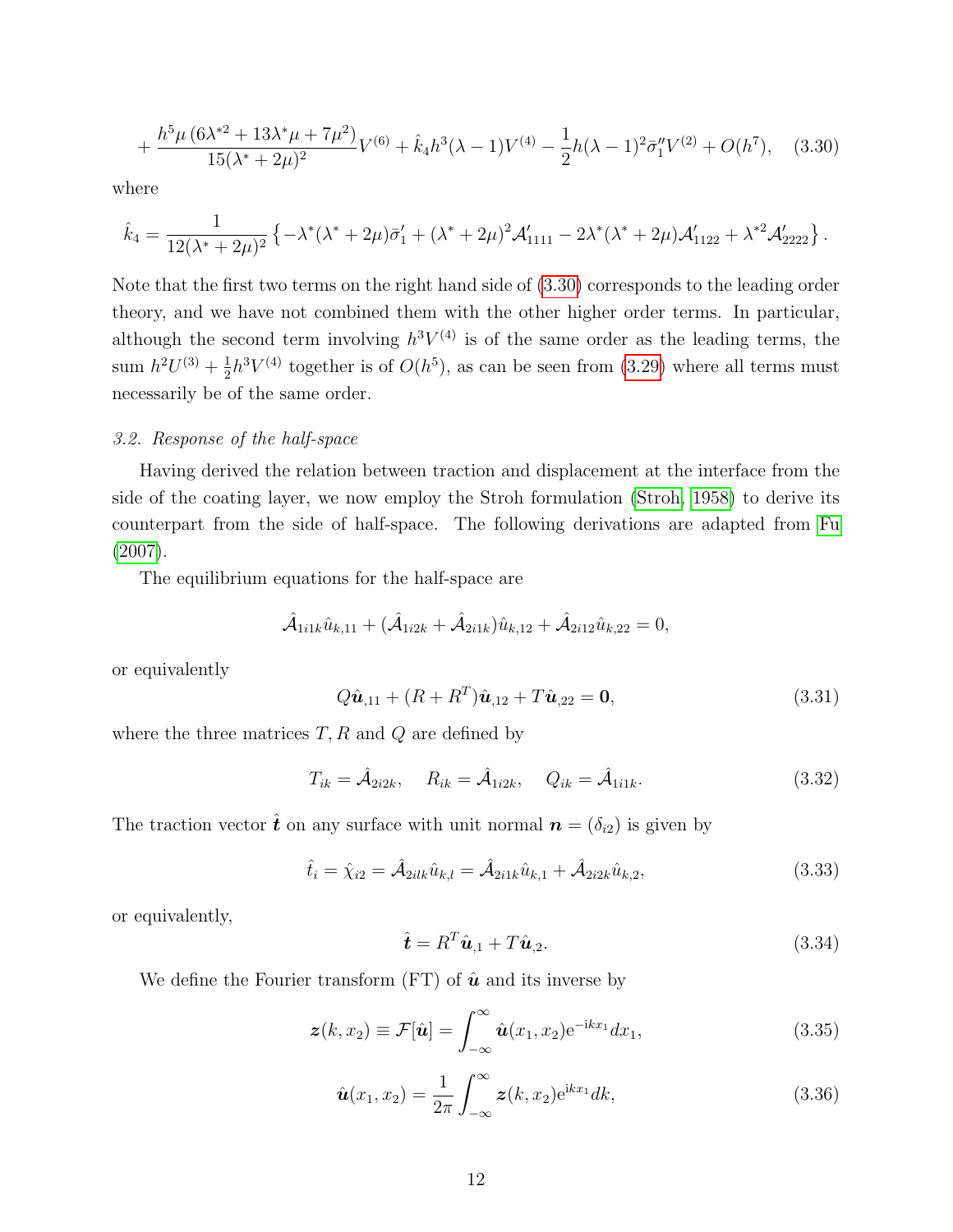where the first expression defines the vector function  $z(k, x_2)$ . Applying the FT to [\(3.31\)](#page-11-1), we obtain

<span id="page-12-0"></span>
$$
T\mathbf{z}'' + ik(R + R^T)\mathbf{z}' - k^2 Q \mathbf{z} = \mathbf{0},\tag{3.37}
$$

where a prime denotes differentiation with respect to  $x_2$ . On substituting a trial solution of the form

$$
\boldsymbol{z}(k,x_2) = \boldsymbol{a} e^{ikpx_2},\tag{3.38}
$$

into  $(3.37)$ , we find that the constant scalar p and vector **a** satisfies the eigenvalue problem

<span id="page-12-1"></span>
$$
(p2T + p(R + RT) + Q) a = 0.
$$
 (3.39)

Under the assumption that  $\hat{A}_{jilk}$  satisfies the strong ellipticity condition, the eigenvalues of  $p$ in [\(3.39\)](#page-12-1) cannot be pure real. For the current plane-strain problem, we denote by  $p^{(1)}$ ,  $p^{(2)}$  the two eigenvalues of p with positive imaginary parts and  $\mathbf{a}^{(1)}$ ,  $\mathbf{a}^{(2)}$  the associated eigenvectors. Then for  $k > 0$  a general solution that satisfies the decaying condition is

<span id="page-12-2"></span>
$$
\boldsymbol{z}(k,x_2) = \sum_{j=1}^2 c_j \boldsymbol{a}^{(j)} e^{ikp^{(j)}x_2} = A \langle e^{ikpx_2} \rangle \boldsymbol{c} = A \langle e^{ikpx_2} \rangle A^{-1} \boldsymbol{d}, \tag{3.40}
$$

where  $c_1, c_2$  are constants,

$$
A=[\mathbf{a}^{(1)},\mathbf{a}^{(2)}], \ \ \mathbf{c}=[c_1,c_2]^T,
$$

 $d = Ac$ , and  $\langle e^{ikpx_2} \rangle$  denotes the diagonal matrix

diag 
$$
\{e^{ikp^{(1)}x_2}, e^{ikp^{(2)}x_2}\}.
$$

For  $k < 0$ , we must choose the conjugates of  $p^{(1)}, p^{(2)}$  in constructing the general solution in order to satisfy the decaying condition. Thus, we have

<span id="page-12-3"></span>
$$
\boldsymbol{z}(k,x_2) = \bar{A} \langle e^{ik\bar{p}x_2} \rangle \bar{A}^{-1} \bar{d}, \quad k < 0,\tag{3.41}
$$

where an overbar signifies complex conjugation. It then follows that

$$
\boldsymbol{z}(k, x_2) = \overline{\boldsymbol{z}(-k, x_2)}, \quad k < 0. \tag{3.42}
$$

With the aid of [\(3.40\)](#page-12-2) and [\(3.41\)](#page-12-3), we deduce that

$$
\mathbf{z}' = \mathrm{i}k \cdot \begin{cases} A\langle p \rangle A^{-1} \mathbf{z}(k, x_2), & \text{when } k > 0, \\ \bar{A}\langle \bar{p} \rangle \bar{A}^{-1} \mathbf{z}(k, x_2), & \text{when } k < 0. \end{cases} \tag{3.43}
$$

Thus, we have

<span id="page-12-4"></span>
$$
\mathbf{z}' = (\text{Re } G + i \, \text{sgn}(k) \, \text{Im } G) \, \mathcal{F}\left[\frac{\partial \hat{\mathbf{u}}}{\partial x_1}\right],\tag{3.44}
$$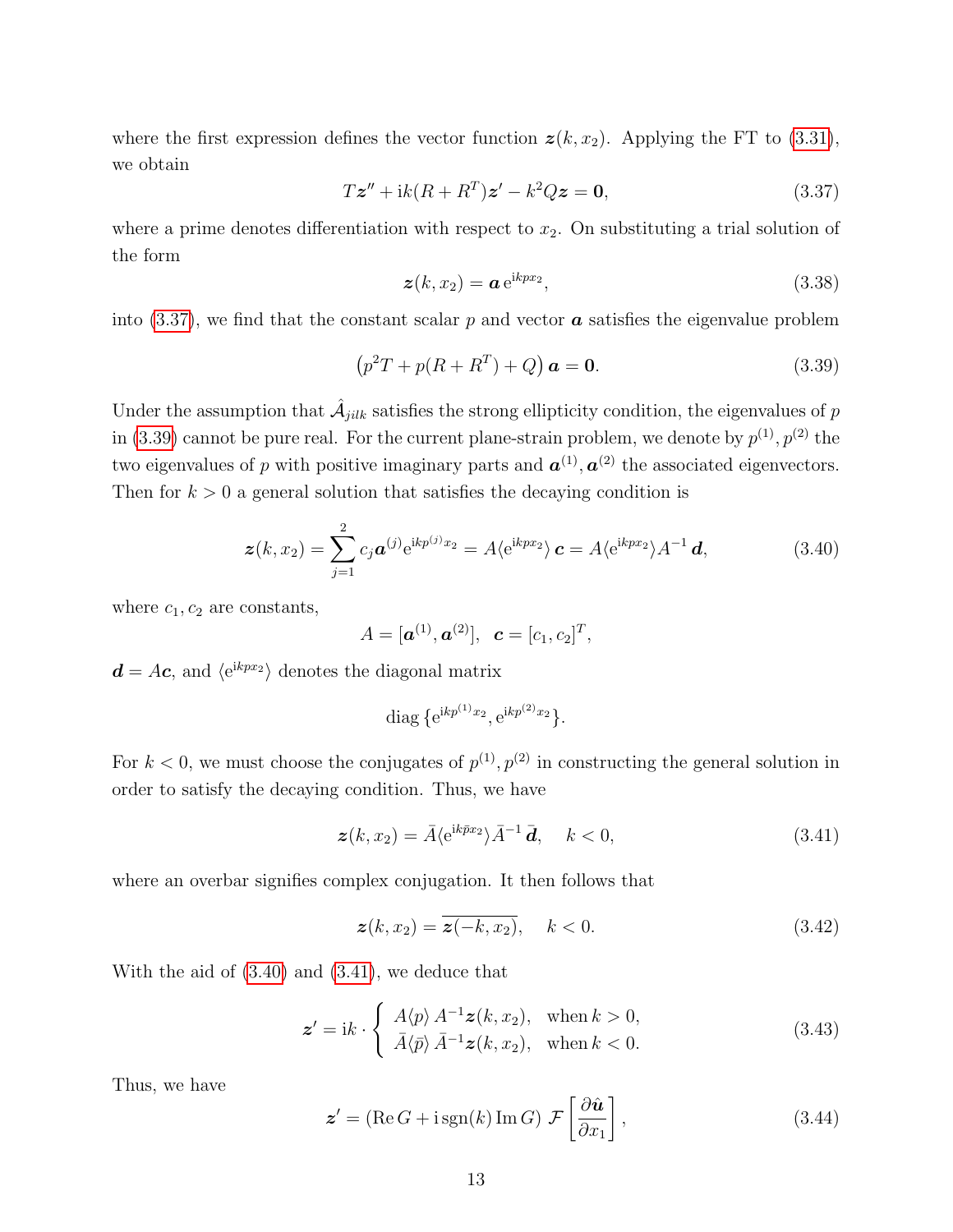where

$$
G = A \langle p \rangle A^{-1},\tag{3.45}
$$

Re and Im denote the real and imaginary parts, respectively, and sgn is the sign function.

To invert [\(3.44\)](#page-12-4), we make use of the result that

$$
sgn(k) = -\frac{1}{i\pi} \mathcal{F}[\frac{1}{x_1}],
$$
\n(3.46)

where the Fourier transform is understood to take its principal value. It then follows by inverting [\(3.44\)](#page-12-4), followed by the use of the convolution theorem, that

$$
\hat{\boldsymbol{u}}_{,2} = (\operatorname{Re} G)\hat{\boldsymbol{u}}_{,1} - (\operatorname{Im} G)\frac{1}{\pi x_1} * \hat{\boldsymbol{u}}_{,1},\tag{3.47}
$$

where the star signifies integral convolution. Alternatively, we may write this result as

<span id="page-13-0"></span>
$$
\hat{\boldsymbol{u}}_{,2} = (\text{Re}\,G)\hat{\boldsymbol{u}}_{,1} + (\text{Im}\,G)\,\mathcal{H}[\hat{\boldsymbol{u}}_{,1}],\tag{3.48}
$$

where  $H$  denotes the Hilbert transform defined by

$$
\mathcal{H}[g(x_1)] = \frac{1}{\pi} \text{ p.v.} \int_{-\infty}^{\infty} \frac{g(y)}{y - x_1} dy = -\frac{1}{\pi x_1} \star g(x_1).
$$
 (3.49)

On eliminating  $\hat{u}_{,2}$  from [\(3.34\)](#page-11-2) with the use of [\(3.48\)](#page-13-0), we obtain

<span id="page-13-1"></span>
$$
\hat{\boldsymbol{t}} = \left\{ R^T + T\left( \text{Re}\,G \right) \right\} \hat{\boldsymbol{u}}_{,1} + T(\text{Im}\,G) \, \mathcal{H}[\hat{\boldsymbol{u}}_{,1}]. \tag{3.50}
$$

Note that the continuity condition  $\hat{\mathbf{u}}(x_1, h) = \mathbf{u}(x_1, h)$  at the interface may be differentiated to yield  $\hat{\mathbf{u}}_{,1}(x_1, h) = \mathbf{u}_{,1}(x_1, h)$ . As a result, when evaluated at the interface  $x_2 = h$ , the  $\hat{\mathbf{u}}$ in [\(3.50\)](#page-13-1) may be replaced by  $u(x_1, h) = \{U(x_1), V(x_1)\}^T$ .

It was shown in [Fu](#page-21-9)  $(2007)$  that the matrix G is related to the surface impedance matrix M [\(Ingebrigtsen & Tonning, 1969\)](#page-21-10) by

$$
M = -\mathrm{i}(R^T + TG),\tag{3.51}
$$

so that equation [\(3.50\)](#page-13-1) may also be rewritten as

<span id="page-13-3"></span>
$$
\hat{\boldsymbol{t}} = -(\operatorname{Im} M)\hat{\boldsymbol{u}}_{,1} + (\operatorname{Re} M) \mathcal{H}[\hat{\boldsymbol{u}}_{,1}]. \tag{3.52}
$$

The surface impedance matrix M plays an important role in the surface wave theory [\(Barnett](#page-19-7) [& Lothe, 1985\)](#page-19-7) and many useful results about M are known. In particular, it is positive definite under the convexity assumption for the elastic moduli, and satisfies the matrix Riccati equation

<span id="page-13-2"></span>
$$
(M - iR)T^{-1}(M + iR^{T}) - Q = 0.
$$
\n(3.53)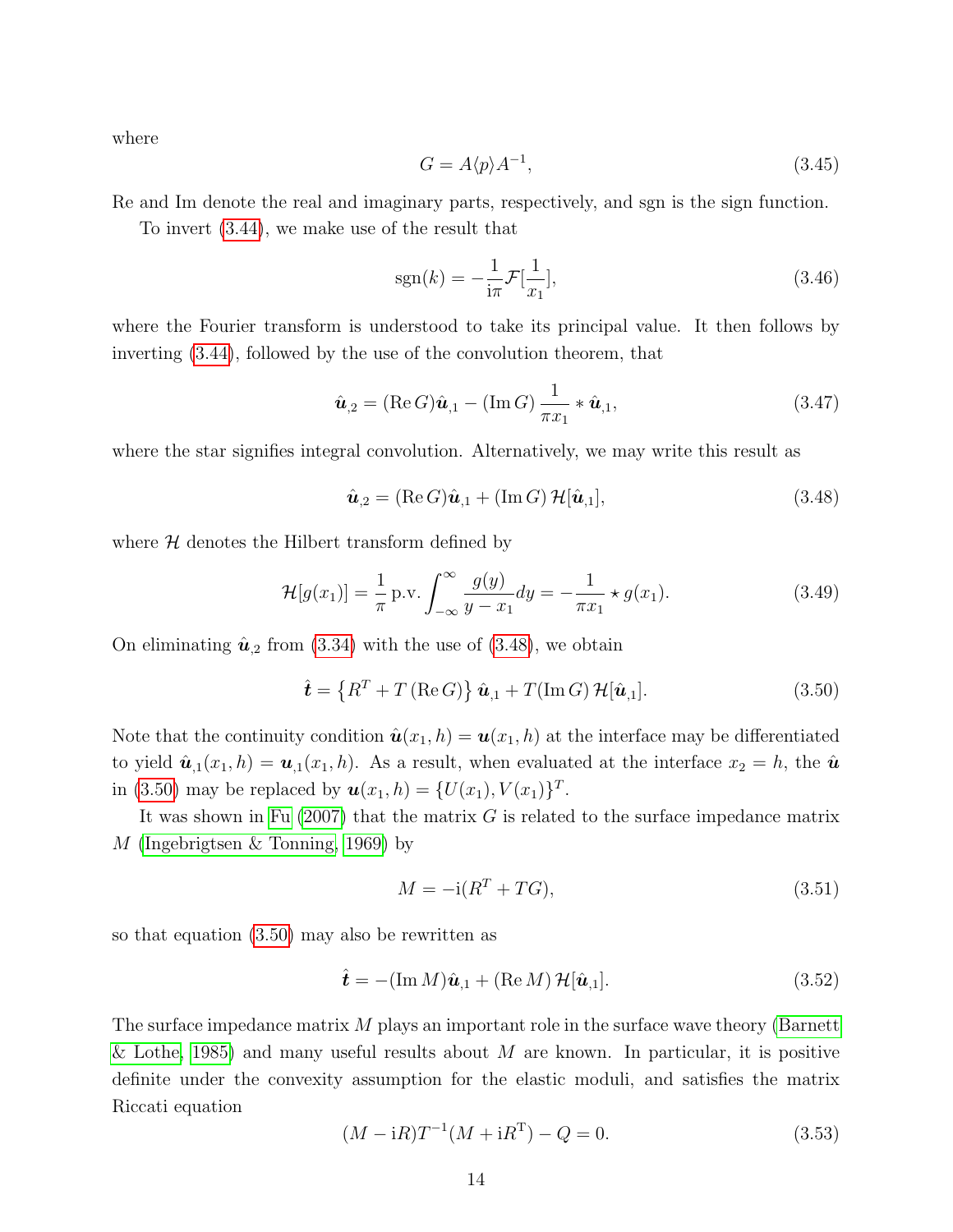See [Biryukov](#page-19-8) [\(1985\)](#page-19-8), [Fu & Mielke](#page-21-11) [\(2002\)](#page-21-11). This matrix equation can be solved analytically when there are enough symmetries in the problem. For the current plane-strain problem, the three matrices  $Q, R, T$  have the simple forms

$$
T = \begin{pmatrix} T_1 & 0 \\ 0 & T_2 \end{pmatrix}, \quad R = \begin{pmatrix} 0 & R_1 \\ R_2 & 0 \end{pmatrix}, \quad Q = \begin{pmatrix} Q_1 & 0 \\ 0 & Q_2 \end{pmatrix}, \quad (3.54)
$$

where

$$
T_1 = \hat{A}_{2121}, T_2 = \hat{A}_{2222}, R_1 = \hat{A}_{1122},
$$
  
\n $R_2 = \hat{A}_{2112}, Q_1 = \hat{A}_{1111}, Q_2 = \hat{A}_{1212}.$ 

As a result, equation [\(3.53\)](#page-13-2) can be solved explicitly to yield

$$
M = \begin{pmatrix} M_1 & iM_4 \\ -iM_4 & M_2 \end{pmatrix}, \quad M_i \text{ real}, \tag{3.55}
$$

with

$$
M_1 = \sqrt{T_1 Q_1 - \frac{T_1}{T_2} \left(\frac{R_1 + R_2}{1 + \gamma}\right)^2}, \quad \gamma = \sqrt{\frac{T_1 Q_2}{T_2 Q_1}},
$$

$$
M_2 = \gamma \frac{T_2}{T_1} M_1, \quad M_4 = \frac{\gamma R_1 - R_2}{1 + \gamma},
$$
(3.56)

Returning to [\(3.52\)](#page-13-3) and evaluating it at the interface  $x_2 = h$ , we may replace  $\hat{\bm{t}}$  by  $\{h^4 \tilde{t}_1, h^3 \tilde{t}_2\}^T$ and  $\hat{\boldsymbol{u}}$  by  $\{U, V\}^T$  to obtain

<span id="page-14-0"></span>
$$
-M_4V^{(1)}(x_1) + M_1\mathcal{H}[U^{(1)}(x_1)] = h^4\tilde{t}_1,
$$
\n(3.57)

<span id="page-14-1"></span>
$$
M_4 U^{(1)}(x_1) + M_2 \mathcal{H}[V^{(1)}(x_1)] = h^3 \tilde{t}_2.
$$
\n(3.58)

With  $h^4\tilde{t}_1$  and  $h^3\tilde{t}_2$  given by [\(3.29\)](#page-10-4) and [\(3.30\)](#page-11-0), equations [\(3.57\)](#page-14-0) and [\(3.58\)](#page-14-1) are two ordinary differential equations for  $U(x_1)$  and  $V(x_1)$ , and are the refined film/substrate model that we set out to derive.

The classical model corresponds to balancing the term  $M_2\mathcal{H}[V^{(1)}(x_1)]$  with the first two terms in  $h^3\hat{t}_2$  and is given by

<span id="page-14-2"></span>
$$
M_2\mathcal{H}[V^{(1)}(x_1)] = \frac{\mu(\lambda^* + \mu)}{3(\lambda^* + 2\mu)}h^3V^{(4)} - (\lambda - 1)h\bar{\sigma}_1'V^{(2)}.
$$
 (3.59)

For the classical model,  $M_2$  may be evaluated at  $\lambda = 1$  and we have

$$
M_2 = \frac{2\mu_s(\lambda_s + 2\mu_s)}{\lambda_s + 3\mu_s}, \quad \bar{\sigma}_1' = \frac{4\mu(\lambda^* + \mu)}{\lambda^* + 2\mu},
$$
\n(3.60)

where  $\lambda_s$  and  $\mu_s$  represent the Lame constants for the substrate. For sinusoidal solutions of the form  $V(x_1) = A \sin(kx_1)$  with A a constant, we have

$$
\mathcal{H}[V^{(1)}(x_1)] = Ak\mathcal{H}[\cos(kx_1)] = -Ak\sin(kx_1) = -kV(x_1).
$$

Equation  $(3.59)$  then recovers  $(1.2)$ .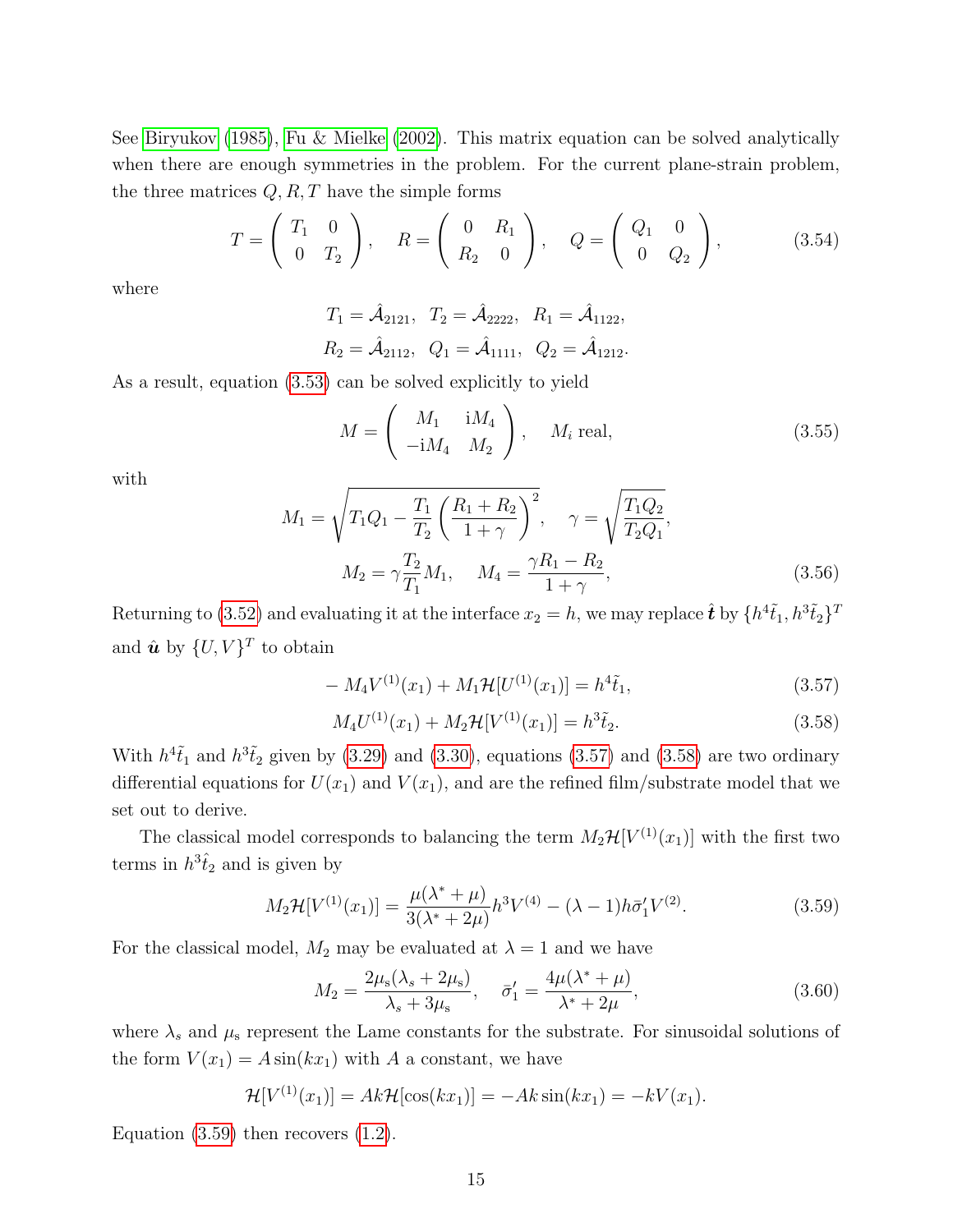#### 4. Self-consistency of the refined model

On substituting a periodic buckling solution of the form

$$
U(x_1) = A\sin(kx_1), \quad V(x_1) = B\cos(kx_1)
$$
\n(4.1)

into the reduced model [\(3.57\)](#page-14-0) and [\(3.58\)](#page-14-1) and canceling  $sin(kx_1)$  and  $cos(kx_1)$ , we obtain two homogeneous linear equations for A and B. For a non-trivial solution, we must set the determinant of the coefficient matrix to zero, which then yields the bifurcation condition. By assuming that kh is small, and both  $\lambda_s/\lambda^*$  and  $\mu_s/\mu$  are of order  $(kh)^3$ , we find from the bifurcation condition that  $1 - \lambda$  has an asymptotic expansion given by

<span id="page-15-0"></span>
$$
1 - \lambda = \frac{2(\nu - 1)^2}{3 - 4\nu} \frac{r}{kh} + \frac{1}{12} (kh)^2 + d_0 r + d_1 (kh)^4 + d_2 r(kh) + d_3 \frac{r^2}{(kh)^2} + d_4 (kh)^2 r + d_5 \frac{r^2}{kh} + O((kh)^6),
$$
(4.2)

where the constants  $d_0, d_1, d_2$  and  $d_3$  are the same as in [\(1.5\)](#page-2-0), and the new constants  $d_4$  and  $d_5$  are given by

$$
d_4 = \frac{192\nu^4 - 512\nu^3 + 508\nu^2 - 218\nu + 33}{24(\nu - 3)^3},
$$
\n(4.3)

$$
d_5 = \frac{256\nu^6 - 992\nu^5 + 1608\nu^4 - 1380\nu^3 + 644\nu^2 - 147\nu + 11}{2(4\nu - 3)^3}.
$$
 (4.4)

Compared with  $(1.5)$ , the expansion  $(4.2)$  contains two extra terms of order  $(kh)^5$ . We have checked to verify that the expansion  $(4.2)$  is the same as that given by the exact bifurcation condition, thus verifying the self-consistency of the refined model. We now show that the two extra order  $(kh)^5$  terms in  $(4.2)$  can significantly improve its accuracy.

The maximum stretch is attained when  $d\lambda/d(kh) = 0$ . On substituting [\(4.2\)](#page-15-0) and

<span id="page-15-1"></span>
$$
kh = g_1 r^{1/3} + g_2 r^{3/3} + g_3 r^{4/3} + O(r^{5/3})
$$
\n(4.5)

into this equation and then equating the coefficients of like powers of  $r$  to zero, we obtain

<span id="page-15-2"></span>
$$
g_1 = 2^{2/3} \sqrt[3]{3} \sqrt[3]{\frac{(\nu - 1)^2}{3 - 4\nu}}, \quad g_2 = \frac{-1920\nu^4 + 3776\nu^3 - 2504\nu^2 + 500\nu + 33}{60(3 - 4\nu)^2}, \tag{4.6}
$$

$$
g_3 = \frac{256\nu^5 - 640\nu^4 + 592\nu^3 - 208\nu^2 - 2\nu + 11}{2 \ 3^{2/3}(3 - 4\nu)^2 \sqrt[3]{8\nu^2 - 14\nu + 6}}.
$$
\n(4.7)

On substituting the expansion  $(4.5)$  back into  $(4.2)$ , we obtain the corresponding expression for the critical stretch

<span id="page-15-3"></span>
$$
\lambda_{\rm cr} = 1 - \frac{3^{2/3} (1 - \nu)^{4/3}}{(6 - 8\nu)^{2/3}} r^{2/3} + \frac{(\nu - 1)(2\nu - 1)}{4\nu - 3} r + g_4 r^{4/3} + g_5 r^{5/3} + O(r^{6/3}),\tag{4.8}
$$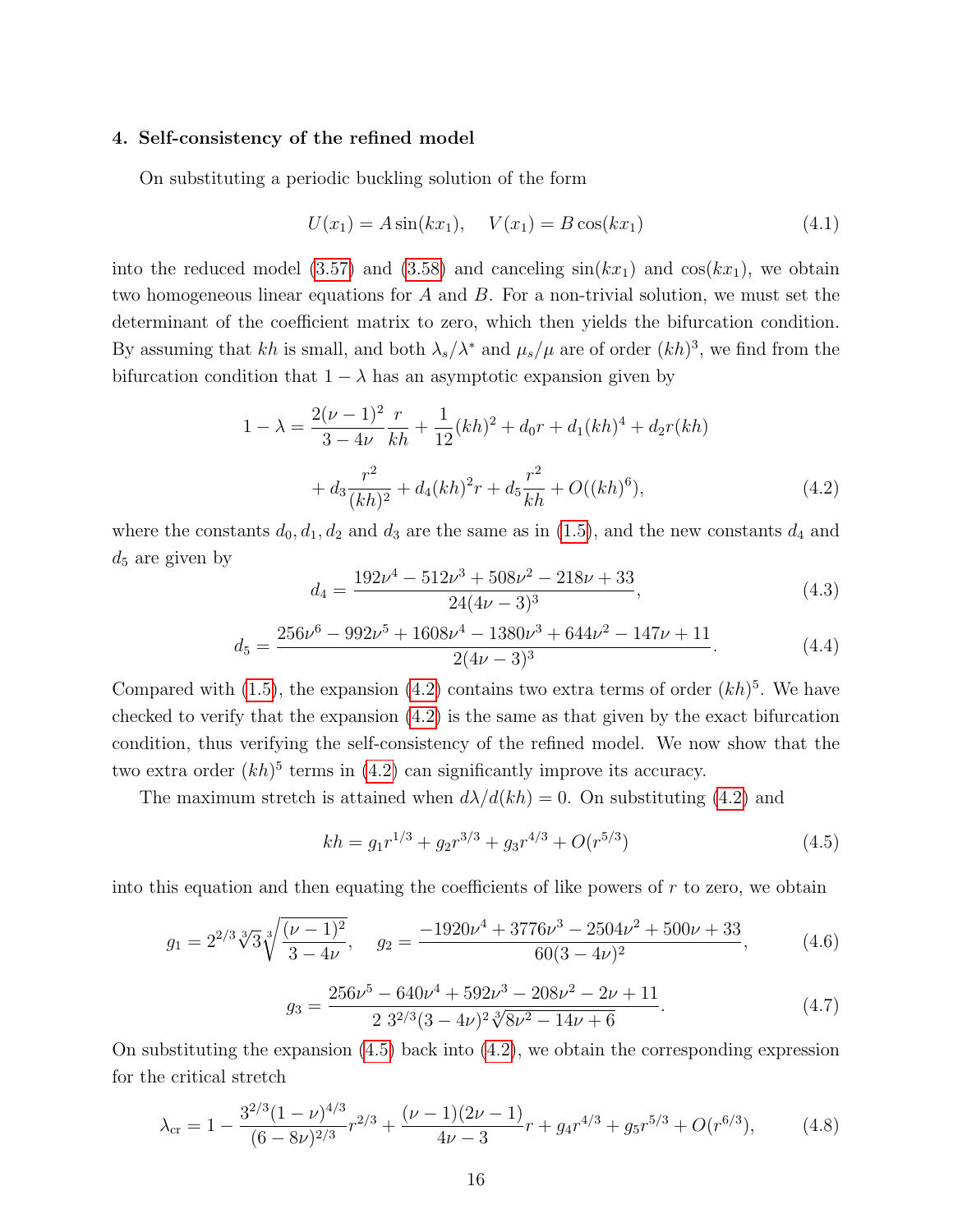where

$$
g_4 = \frac{(1 - \nu)^{2/3} (480\nu^4 - 556\nu^3 + 199\nu^2 - 115\nu + 72)}{20 \ 3^{2/3} \sqrt[3]{6 - 8\nu} (3 - 4\nu)^2},\tag{4.9}
$$

$$
g_5 = -\frac{\sqrt[3]{3 - 4\nu} \left(256\nu^6 - 1040\nu^5 + 1796\nu^4 - 1670\nu^3 + 863\nu^2 - 227\nu + 22\right)}{2 \ 2^{2/3}\sqrt[3]{3}(1 - \nu)^{2/3}(4\nu - 3)^3}.
$$
 (4.10)

In the incompressibility limit  $\nu \rightarrow 0.5$ , the expressions for the critical stretch and wavenumber reduce to

<span id="page-16-1"></span>
$$
\lambda_{\rm cr} = 1 - \frac{1}{4} (3r)^{2/3} + \frac{11}{160} (3r)^{4/3} - \frac{1}{24} (3r)^{5/3} + O(r^2),\tag{4.11}
$$

<span id="page-16-0"></span>
$$
(kh)_{\rm cr} = (3r)^{1/3} + \frac{3}{20}r + O(r^{5/3}).
$$
\n(4.12)

Since care needs to be taken in using the truncated asymptotic expansion [\(4.2\)](#page-15-0) to compute  $d\lambda/d(kh)$ , we have checked to verify that all the terms displayed in  $(4.6)-(4.12)$  $(4.6)-(4.12)$  $(4.6)-(4.12)$  are the same as those given by the exact theory, and those remainder terms represented by the O symbol cannot be derived using the current reduced model.

We observe that in the incompressible case, we have  $g_3 = 0$  so that adding the  $O((kh)^5)$ terms in [\(4.2\)](#page-15-0) does not result in any change in  $(kh)_{cr}$  but does give rise to an extra  $O(r^{5/3})$ term in [\(4.11\)](#page-16-1). In Fig.1(a,b), we have shown the effect of adding the  $O(r^{5/3})$  term in (4.11) by comparing the asymptotic results with their exact counterparts. It is seen that adding the  $O(r^{5/3})$  term in [\(4.11\)](#page-16-1) significantly improves the accuracy of the resulting asymptotic expansion for  $\lambda_{\rm cr}$ .



Figure 1: Comparison of asymptotic results (dashed lines) with exact results (black solid line) in the incompressible case. The red dashed lines in (a) and (b) correspond to [\(4.11\)](#page-16-1) and [\(4.12\)](#page-16-0), respectively, and the blue line in (a) corresponds to [\(4.11\)](#page-16-1) with the  $O(r^{5/3})$  term neglected.

Having demonstrated the importance of the extra  $O((kh)^5)$  terms in [\(4.2\)](#page-15-0), we now investigate their effect for the compressible case. We note that the extra  $O((kh)^5)$  terms in [\(4.2\)](#page-15-0) give rise to the  $g_3r^{4/3}$  term in [\(4.5\)](#page-15-1) and the  $g_5r^{5/3}$  term in [\(4.8\)](#page-15-3). In Fig. 2 to Fig. 4, we have shown the counterparts of Fig. 1 for  $\nu = 0.45, 0.3$  and 0.1, respectively, where the red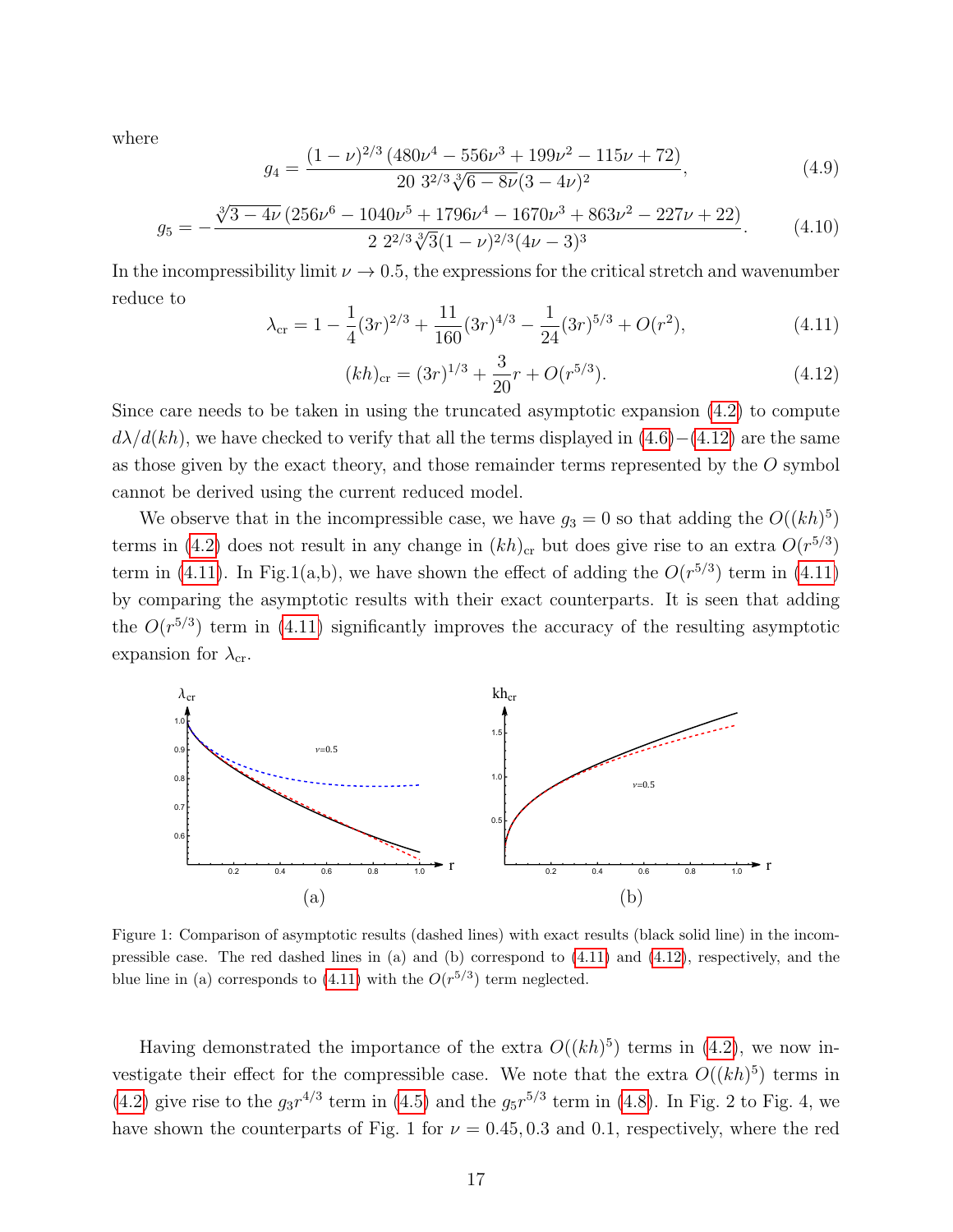and blue dashed lines are asymptotic results with the these extra terms added or neglected, respectively. It is seen that adding the extra terms continues to improve the accuracy for  $\nu$ close to 0.5 (e.g.  $\nu = 0.45$ ), but it has the opposite effect when  $\nu = 0.3$  and a mixed effect when  $\nu = 0.1$  (in the sense that it improves the accuracy in  $\lambda_{cr}$  but worsens the accuracy in  $(kh)_{\text{cr}}$ ). Thus, we conclude that including the  $O((kh)^5)$  terms in [\(4.2\)](#page-15-0) improves the accuracy of the asymptotic results significantly only when the materials are incompressible or nearly incompressible. For other values of  $\nu$ , the optimal truncation of the asymptotic expansion  $(4.2)$  will be dependent on  $\nu$ .



Figure 2: Comparison of asymptotic results (dashed lines) with exact results (black solid line) when  $\nu = 0.45$ . The red dashed lines in (a) and (b) correspond to [\(4.8\)](#page-15-3) and [\(4.5\)](#page-15-1), respectively, and whereas the blue lines represent lower order approximations with  $g_3$  and  $g_5$  set to zero.



Figure 3: Comparison of asymptotic results (dashed lines) with exact results (black solid line) when  $\nu = 0.3$ . The red dashed lines in (a) and (b) correspond to [\(4.8\)](#page-15-3) and [\(4.5\)](#page-15-1), respectively, and whereas the blue lines represent lower order approximations with  $g_3$  and  $g_5$  set to zero.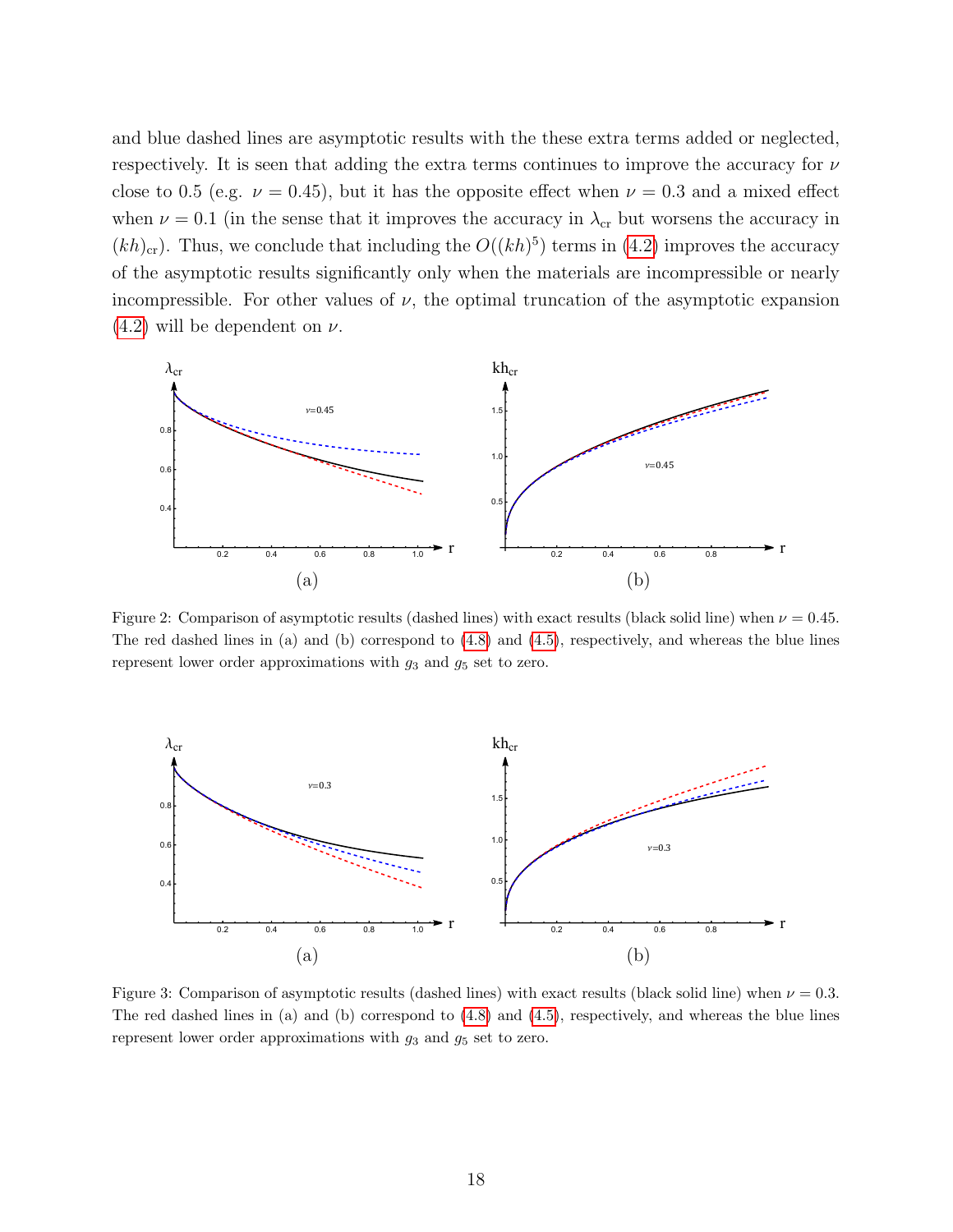

Figure 4: Comparison of asymptotic results (dashed lines) with exact results (black solid line) when  $\nu = 0.1$ . The red dashed lines in (a) and (b) correspond to [\(4.8\)](#page-15-3) and [\(4.5\)](#page-15-1), respectively, and whereas the blue lines represent lower order approximations with  $g_3$  and  $g_5$  set to zero.

# 5. Conclusion

Reduced plate models have played an important role in engineering applications since they allow the most important information to be extracted without having to solve the fully three dimensional elasticity problem. In particular, the Euler-Bernoulli beam theory has frequently been used in studying pattern formation in film-substrate bilayers. Together with the Winkler assumption for the response of the substrate, this classical model is selfconsistent and yields a leading order asymptotic expansion for the critical strain that agrees with that given by the exact 3D theory. In this paper, we have derived a refined model for the film-substrate interaction. The main motivation for deriving such a model is our planned study of pattern formation in a coated half-space where the coating has periodic and piecewise homogeneous material properties. For this problem, it is much harder to use the exact 3D theory to obtain analytical results than for the much studied case when the coating is homogenous. Our preliminary study has shown that using the classical model is an attractive option, but its effectiveness is seriously hampered by the limited range of validity in which the theory is valid. It is hoped that the current refined model will increase the range of validity and the relevant results will be published in a sequel to the current paper.

We used the methodology first proposed by [Dai & Song](#page-20-10) [\(2014\)](#page-20-10) to derive the relationship between the traction and displacement vectors at the interface. The derivation consists of two steps. The first step is to express the traction and displacement vectors at the interface,  $\mathbf{t}(x_1, h)$  and  $\mathbf{u}(x_1, h)$ , in terms of the displacement vector at the traction-free surface,  $\mathbf{u}(x_1, 0)$ . The second step is to treat the expression for  $u(x_1, h)$  as an asymptotic expansion in h and invert it. The most attractive feature of this methodology is that all manipulations only involve the solutions of linear algebraic equations and the expansions can be carried out to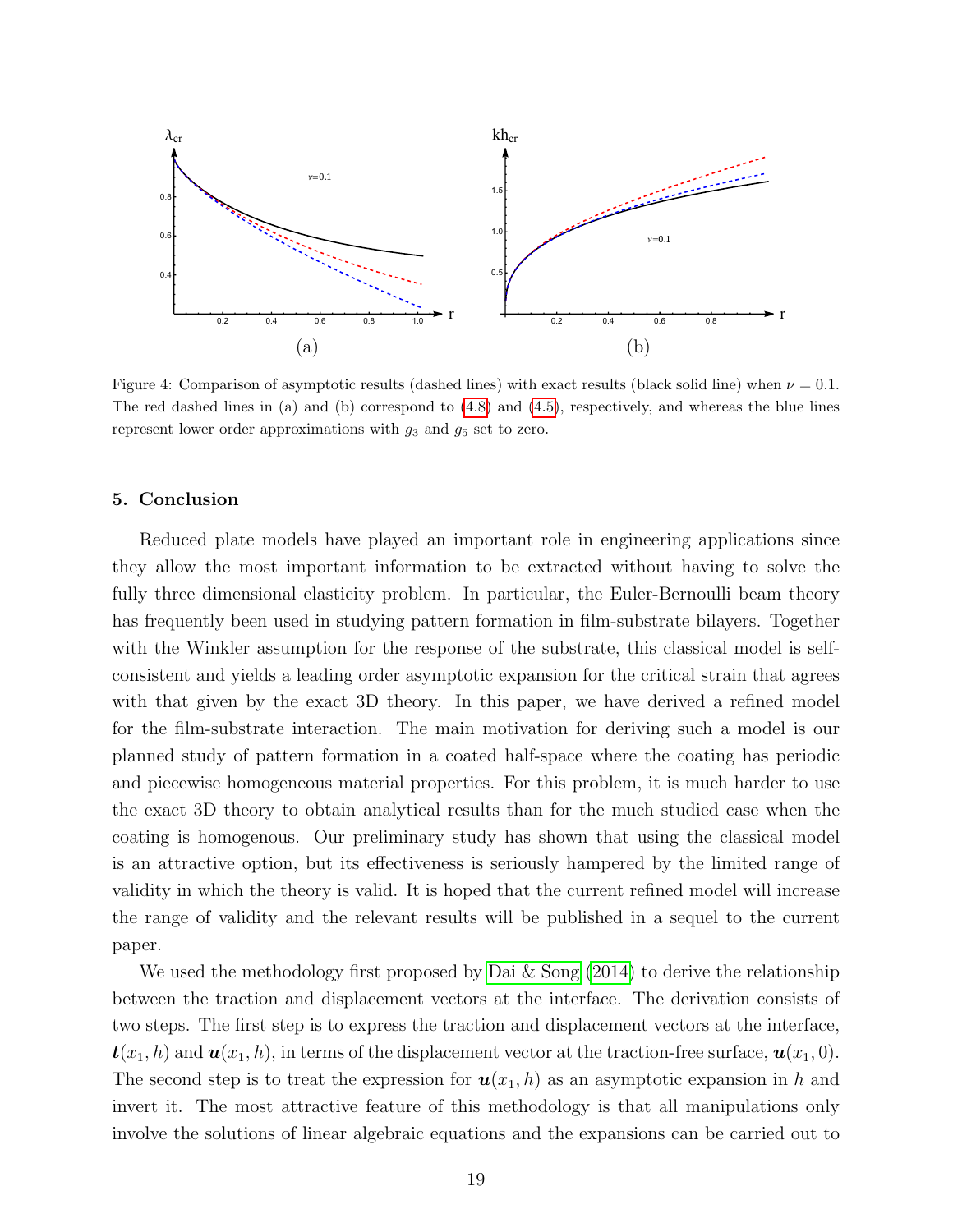any order in  $h$  on a symbolic manipulation platform. Also, our treatment of both the coating and half-space can be easily generalised to deal with anisotropic and/or inhomogeneous materials [\(Spencer, 1984,](#page-22-12) [2005\)](#page-22-13), nonlinear effects [\(Erbay, 1997\)](#page-20-12), liquid crystal elastomers [\(Goriely & Mihai, 2021;](#page-21-12) [Liu et al., 2021\)](#page-21-13), and the case when U and V depend on both of the in-plane coordinates.

## Acknowledgements

We thank Professors Julius Kaplunov and John Chapman at Keele University for useful discussions. This work was supported by the National Natural Science Foundation of China (Grant Nos 12072224 and 12072227).

## References

- <span id="page-19-2"></span>Alawiye, H., Kuhl, E., & Goriely, A. (2019). Revisiting the wrinkling of elastic bilayers I: linear analysis. Phil. Tran. R. Soc. A, 377 , 20180076.
- <span id="page-19-3"></span>Alawiye, H., Farrell, E., & Goriely, A. (2020). Revisiting the wrinkling of elastic bilayers II: post-bifurcation analysis. J. Mech. Phys. Solids, 143 , 104053.
- <span id="page-19-5"></span>Allen, H. G. (1969). Analysis and design of structural sandwich panels. Pergamon Press, New York.
- <span id="page-19-4"></span>Audoly, B., & Boudaoud, A. (2008). Buckling of a stiff film bound to a compliant substrate – Part I: formulation, linear stability of cylindrical patterns, secondary bifurcations. J. Mech. Phys. Solids, 56 , 2401–2421.
- <span id="page-19-7"></span>Barnett, D. M., & Lothe, J. (1985). Free surface (Rayleigh) waves in anisotropic elastic half-spaces: the surface impedance method. *Proc. R. Soc. A, 402,* 135–152.
- <span id="page-19-0"></span>Bigoni, D., Ortiz, M., & Needleman, A. (1997). Effect of interfacial compliance on bifurcation of a layer bonded to a substrate. Int. J. Solids Struct., 34 , 4305–4326.
- <span id="page-19-8"></span>Biryukov, S. V. (1985). Impedance method in the theory of elastic surface waves. Sov. Phys. Acoust., 31 , 350–354.
- <span id="page-19-1"></span>Cai, Z. X., & Fu, Y. B. (1999). On the imperfection sensitivity of a coated elastic half-space. Proc. R. Soc. A, 455, 3285–3309.
- <span id="page-19-6"></span>Cai, Z. X., & Fu, Y. B. (2000). Exact and asymptotic stability analyses of a coated elastic half-space. *Int. J. Solids Struct.*, 37, 3101–3119.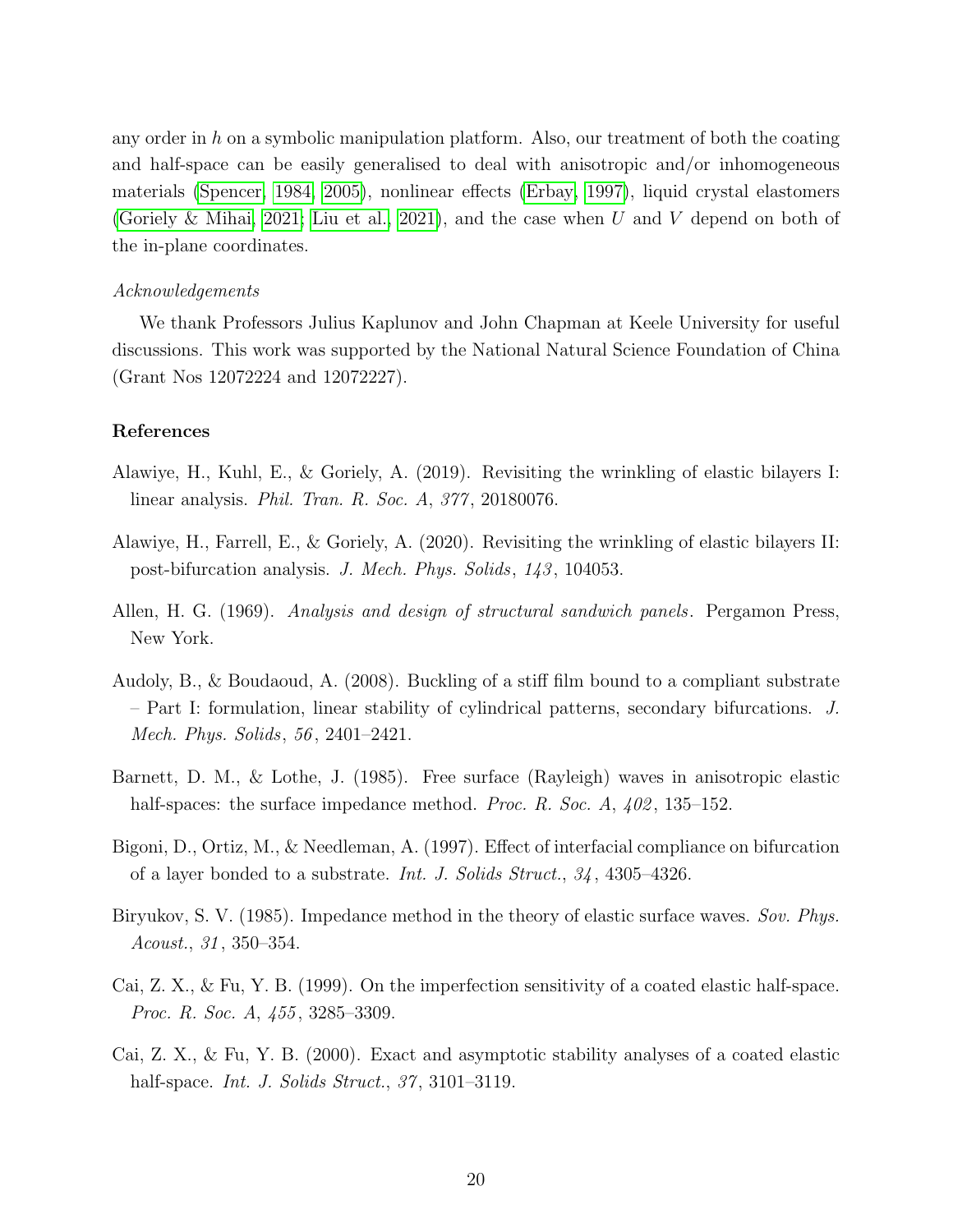- <span id="page-20-4"></span>Cai, Z. X., & Fu, Y. B. (2019). Effects of pre-stretch, compressibility and material constitution on the period-doubling secondary bifurcation of a film/substrate bilayer. Int. J. Non-linear Mech., 115 , 11–19.
- <span id="page-20-11"></span>Chadwick, P., & Ogden, R. W. (1971). On the definition of elastic moduli. Arch. Ration. Mech. Anal., 44, 41–53.
- <span id="page-20-2"></span>Chan, E. P., Page, K. A., Im, S. H., Patton, D. L., Huang, R., & Stafford, C. M. (2009). Viscoelastic properties of confined polymer films measured via thermal wrinkling. Soft  $Matter, 5, 4638–4641.$
- <span id="page-20-1"></span>Chan, E. P., Smith, E. J., Hayward, R. C., & Crosby, A. J. (2008). Surface wrinkles for smart adhesion. Adv. Mater.,  $20$ , 711–716.
- <span id="page-20-6"></span>Chen, X., & Hutchinson, J. W. (2004). Herring bone buckling patterns of compressed thin films on compliant substrates. J. Appl. Mech., 71, 597–603.
- <span id="page-20-5"></span>Cheng, H., Zhang, Y., Hwang, K.-C., Rogers, J. A., & Huang, Y. (2014). Buckling of a stiff thin film on a pre-strained bi-layer substrate. Int. J. Solids Struct., 51, 3113–3118.
- <span id="page-20-10"></span>Dai, H. H., & Song, Z. L. (2014). On a consistent finite-strain plate theory based on threedimensional energy principle. Proc. R. Soc. A, 470, 2014.0494.
- <span id="page-20-7"></span>Destrade, M., Fu, Y. B., & Nobili, A. (2016). Edge wrinkling in elastically supported prestressed incompressible isotropic plates. Proc. R. Soc. A, 472, 20160410.
- <span id="page-20-0"></span>Dimmock, R. L., Wang, X. L., Fu, Y. B., El Haj, A. J., & Yang, Y. (2020). Biomedical applications of wrinkling polymers. *Recent Prog. Mater.*,  $\mathcal{Q}$ , 2001005.
- <span id="page-20-3"></span>Dorris, J. F., & Nemat-Nasser, S. (1980). Instability of a layer on a half-space. J. Appl. Mech., 47, 304–312.
- <span id="page-20-8"></span>Elishakoff, I., Kaplunov, J., & Nolde, E. (2015). Celebrating the centenary of Timoshenko's study of effects of shear deformation and rotary inertia. Appl. Mech. Rev.,  $67$ ,  $060802/1$ 11.
- <span id="page-20-9"></span>Erbas, B., Kaplunov, J., & Elishakoff, I. (2022). Asymptotic derivation of a refined equation for an elastic beam resting on a winkler foundation. *Math. Mech. Solids*, 27, https://doi.org/10.1177/10812865211023885.
- <span id="page-20-12"></span>Erbay, H. A. (1997). On the asymptotic membrane theory of thin hyperelastic plates. Int. J. Eng. Sci., 35 , 151–170.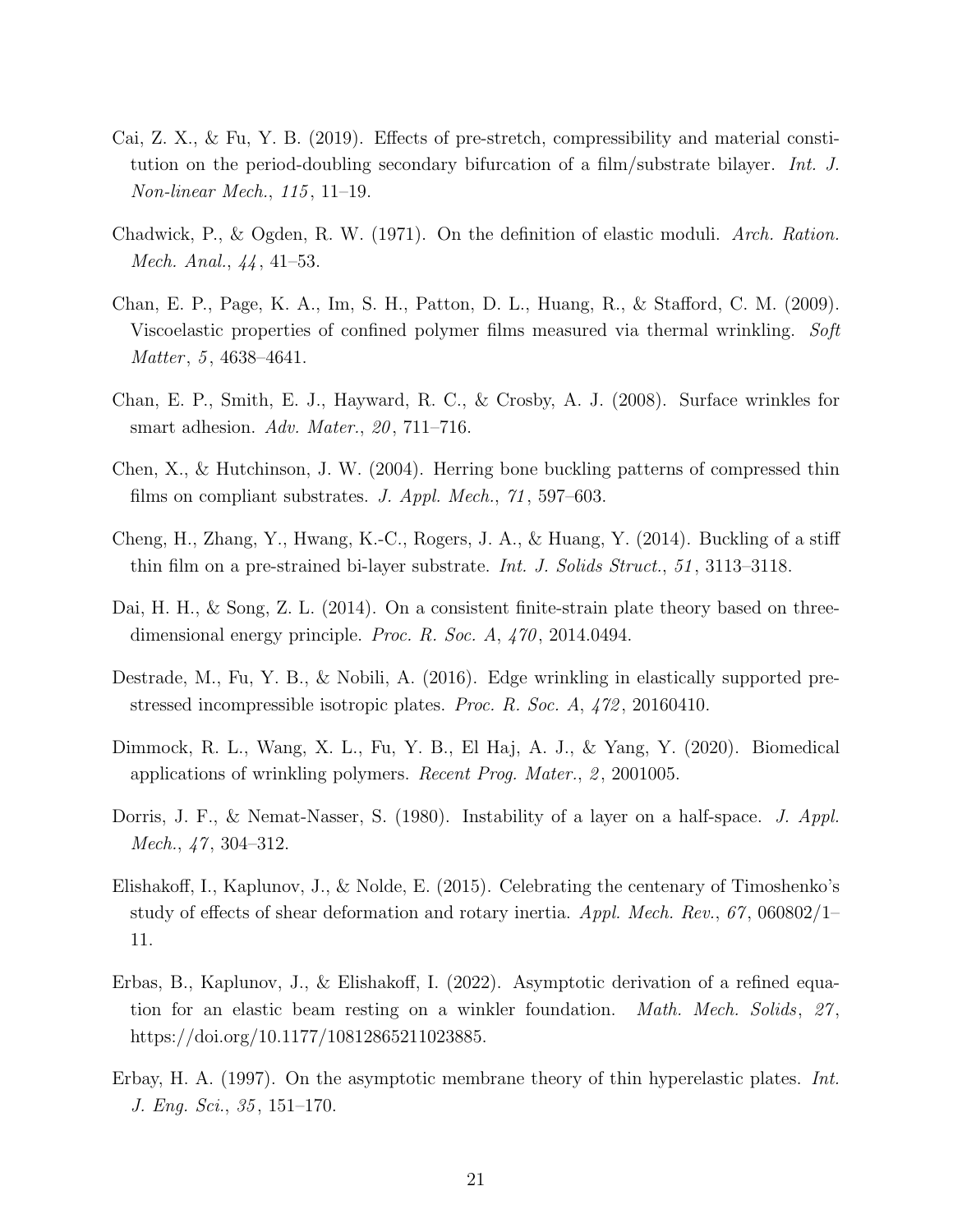- <span id="page-21-9"></span>Fu, Y. B. (2007). Linear and nonlinear wave propagation in coated or uncoated elastic halfspaces. Waves in nonlinear pre-stressed materials, CISM Courses and Lecture Notes (eds M. Destrade and G. Saccomandi), 103–127.
- <span id="page-21-2"></span>Fu, Y. B., & Cai, Z. X. (2015). An asymptotic analysis of the period-doubling secondary bifurcation in a film/substrate bilayer. *SIAM J. Appl. Math.*, 75, 2381–2395.
- <span id="page-21-11"></span>Fu, Y. B., & Mielke, A. (2002). A new identity for the surface impedance matrix and its application to the determination of surface-wave speeds. Proc. Roy. Soc. A,  $458$ , 2523– 2543.
- <span id="page-21-7"></span>Goldenveizer, A. L., Kaplunov, J. D., & Nolde, E. V. (1993). On the Timoshenko-Reissner type theories of plates and shells. *Int. J. Solids Struct.*, 30, 675–694.
- <span id="page-21-12"></span>Goriely, A., & Mihai, L. A. (2021). Liquid crystal elastomers wrinkling. Nonlinearity,  $34$ , 5599–5629.
- <span id="page-21-5"></span>Huang, Z. Y., Hong, W., & Suo, Z. (2005). Nonlinear analyses of wrinkles in a film bonded to a compliant substrate. J. Mech. Phys. Solids, 53 , 2101–2118.
- <span id="page-21-3"></span>Hutchinson, J. W. (2013). The role of nonlinar substrate elasticity in the wrinkling of thin films. Phil. Trans. R. Soc., A, 371 , 20120422.
- <span id="page-21-10"></span>Ingebrigtsen, K. A., & Tonning, A. (1969). Elastic surface waves in crystals. Phy. Rev., 184 , 942–951.
- <span id="page-21-6"></span>Kaplunov, J., Prikazchikov, D., & Sultanova, L. (2019). Elastic contact of a stiff thin layer and a half-space. ZAMP, 70 , Article 22.
- <span id="page-21-1"></span>Kim, P., Hu, Y., Alvarenga, J., Kolle, M., Suo, Z., & Aizenberg, J. (2013). Rational design of mechano-responsive optical materials by fine tuning the evolution of strain-dependent wrinkling patterns. Adv. Opt. Mater., 1, 381–388.
- <span id="page-21-0"></span>Lee, S. G., Lee, D. Y., Lim, H. S., Lee, D. H., Lee, S., & Cho, K. (2010). Switchable transparency and wetting of elastomeric smart windows. Adv. Mater., 22 , 5013–5017.
- <span id="page-21-4"></span>Liu, Y., & Dai, H.-H. (2014). Compression of a hyperelastic layer-substrate structure: Transitions between buckling and surface modes. *Int. J. Eng. Sci.*, 80, 74–89.
- <span id="page-21-8"></span>Liu, Y., Ma, W. D., & Dai, H.-H. (2020a). On a consistent finite-strain plate model of nematic liquid crystal elastomers. J. Mech. Phys. Solids, 145, 104169.
- <span id="page-21-13"></span>Liu, Y., Ma, W. D., & Dai, H.-H. (2021). Bending-induced director reorientation of a nematic liquid crystal elastomer bonded to a hyperelastic substrate. J. Elast., 129(10), 104701.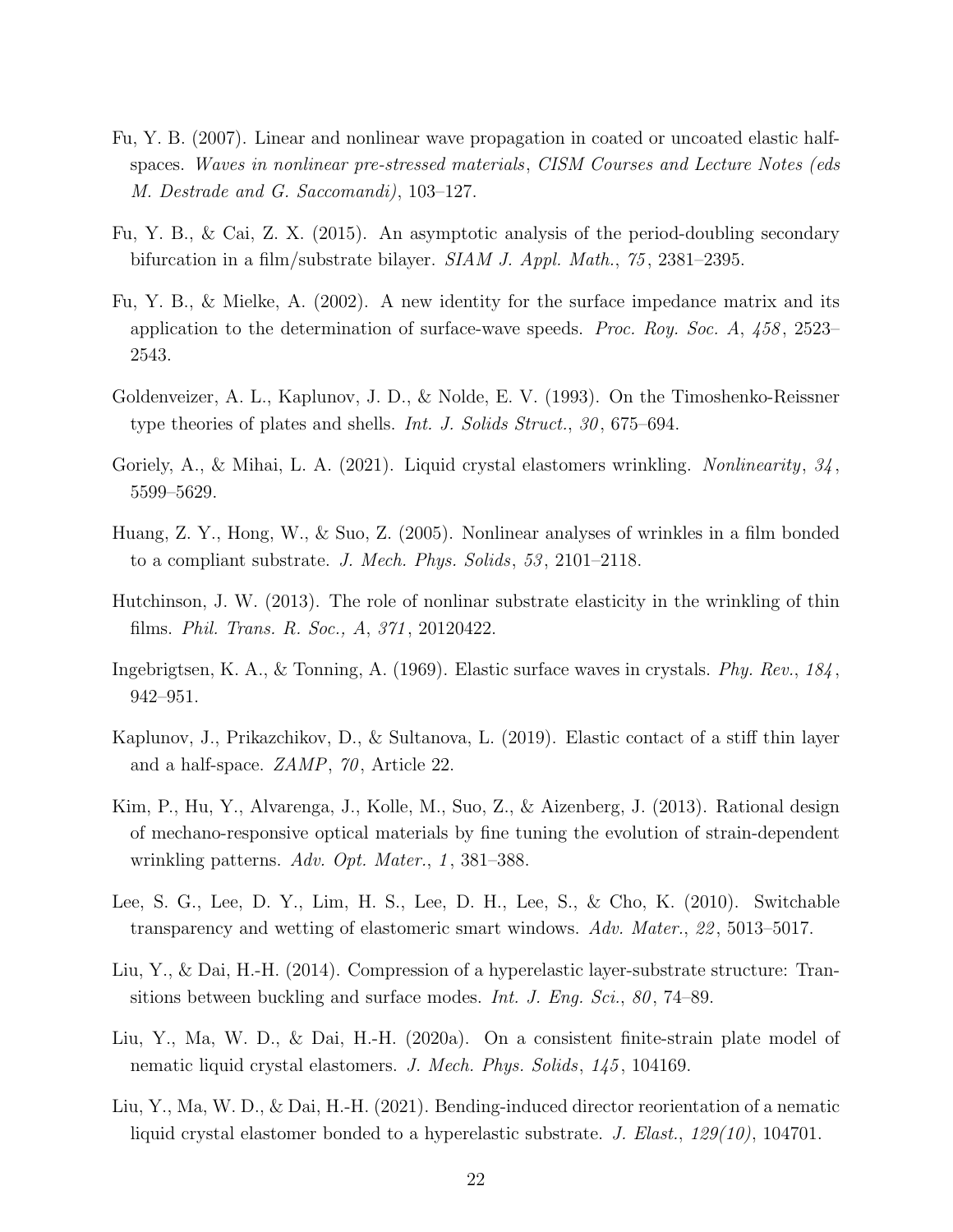- <span id="page-22-5"></span>Liu, Y., Zhang, Z., Devillanova, G., & Cai, Z. (2020b). Surface instabilities in graded tubular tissues induced by volumetric growth. *Int. J. Non-linear Mech.*, 127, 103612.
- <span id="page-22-0"></span>Ma, T., Liang, H., Chen, G., Poon, B., Jiang, H., & Yu, H. (2013). Micro-strain sensing using wrinkled stiff thin films on soft substrates as tunable optical grating.  $Opt.$  Express, 21 , 11994–12001.
- <span id="page-22-10"></span>Ogden, R. W. (1984). Non-Linear Elastic Deformations. Ellis Horwood, New York.
- <span id="page-22-3"></span>Ogden, R. W., & Sotiropoulos, D. A. (1996). The effect of pres-stress on guided ultrasonic waves between a surface layer and a half-space. Ultrasonics, 34 , 491–494.
- <span id="page-22-6"></span>Rambausek, M., & Danas, K. (2021). Bifurcation of magnetorheological film/substrate elastomers subjected to biaxial pre-compression and transverse magnetic fields. Int. J. Non-linear Mech., 128 , 103608.
- <span id="page-22-2"></span>Shield, T. W., Kim, K. S., & Shield, R. T. (1994). The buckling of an elastic layer bonded to an elastic substrate in plane strain. J. Appl. Mech., 61 , 231–235.
- <span id="page-22-9"></span>Spencer, A. J. M. (1970). The static theory of finite elasticity. J. Inst. Math. Appl.,  $6$ , 164–200.
- <span id="page-22-12"></span>Spencer, A. J. M. (1984). Continuum Theory of the Mechanics of Fibre-Reinforced Composites, CISM Courses and Lectures No. 282 . Springer-Verlag: Wien.
- <span id="page-22-13"></span>Spencer, A. J. M. (2005). Exact solutions for a thick elastic plate with a thin elastic surface layer. *J. Elast.*, 80, 53–72.
- <span id="page-22-1"></span>Stafford, C. M., Harrison, C., Beers, K. L., Karim, A., J, A. E., VanLandingham, M. R., Kim, H. C., Volksen, W., Miller, R. D., & Simonyi, E. E. (2004). A buckling-based metrology for measuring the elastic moduli of polymeric thin films. Nat. Mater., 3, 545–550.
- <span id="page-22-8"></span>Steigmann, D. J. (2007). Thin-plate theory for large elastic deformations. Int. J. Non-linear *Mech.*,  $42$ ,  $233-240$ .
- <span id="page-22-4"></span>Steigmann, D. J., & Ogden, R. W. (1997). Plane deformations of elastic solids with intrinsic boundary elasticity. Proc. R. Soc. A,  $453$ , 853–877.
- <span id="page-22-7"></span>Steigmann, D. J., & Ogden, R. W. (2014). Classical plate buckling theory as the smallthickness limit of three-dimensional incremental elasticity. Z. Angew. Math. Mech.,  $94$ , 7–20.
- <span id="page-22-11"></span>Stroh, A. N. (1958). Dislocations and cracks in anisotropic elasticity. Phil. Mag., 3 , 625–646.